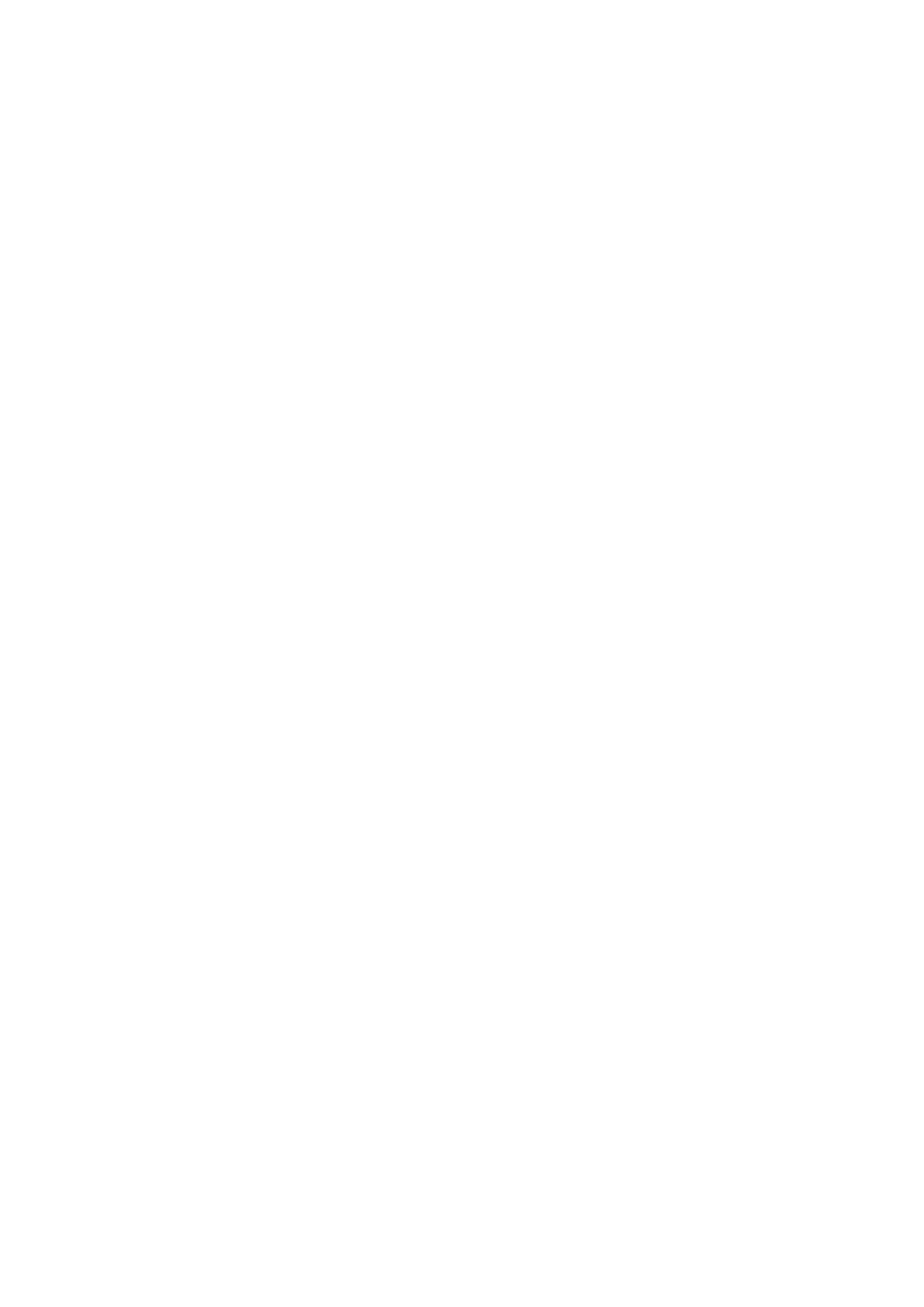# Children in South African Families:

*Lives and Times*

Edited by

Monde Makiwane, Mzikazi Nduna and Nene Ernest Khalema

Cambridge **Scholars** Publishing

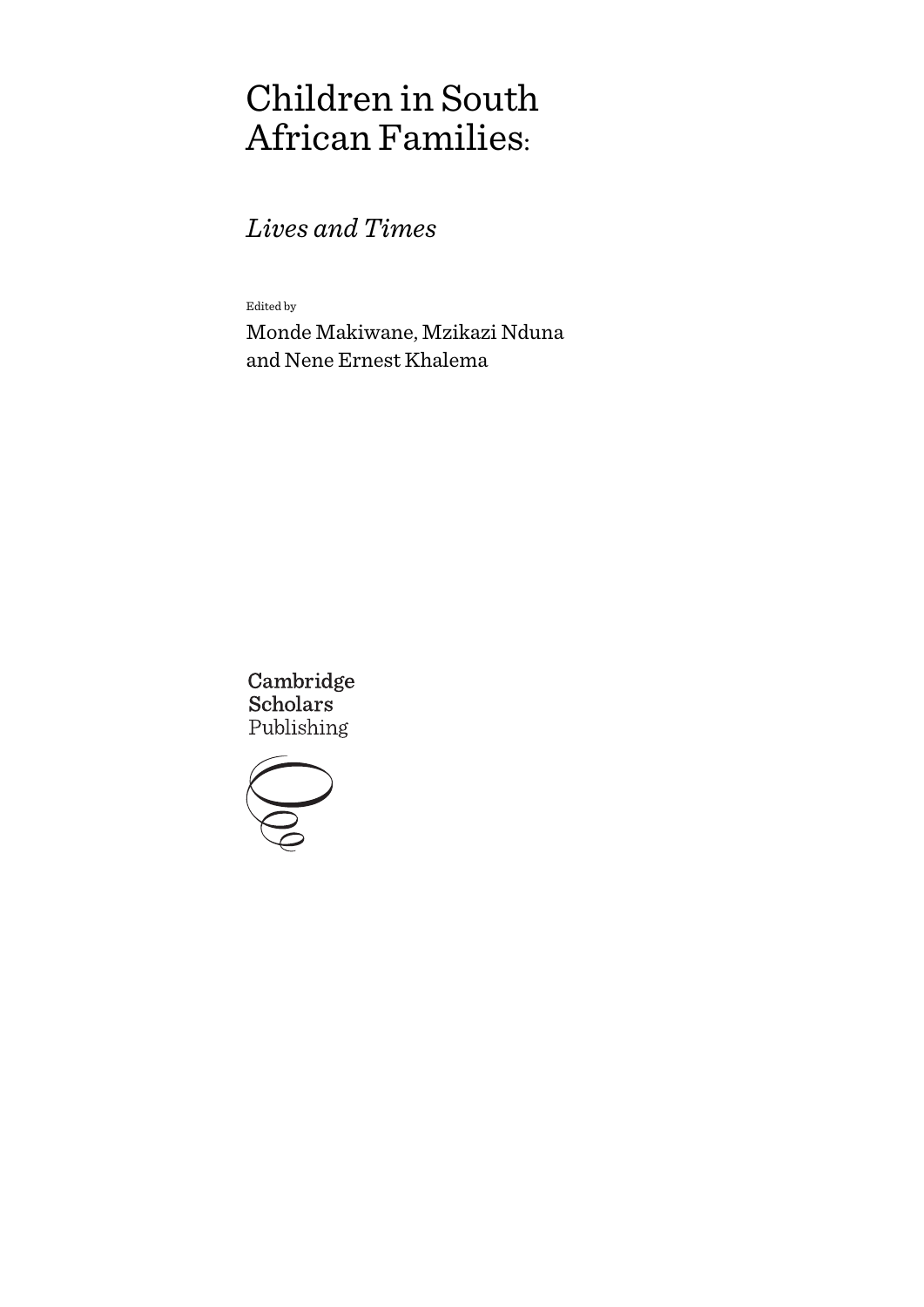Children in South African Families: Lives and Times

Edited by Monde Makiwane, Mzikazi Nduna and Nene Ernest Khalema

This book first published 2016

Cambridge Scholars Publishing

Lady Stephenson Library, Newcastle upon Tyne, NE6 2PA, UK

British Library Cataloguing in Publication Data A catalogue record for this book is available from the British Library

Copyright © 2016 by Monde Makiwane, Mzikazi Nduna, Nene Ernest Khalema and contributors

All rights for this book reserved. No part of this book may be reproduced, stored in a retrieval system, or transmitted, in any form or by any means, electronic, mechanical, photocopying, recording or otherwise, without the prior permission of the copyright owner.

ISBN (10): 1-4438-9735-3 ISBN (13): 978-1-4438-9735-8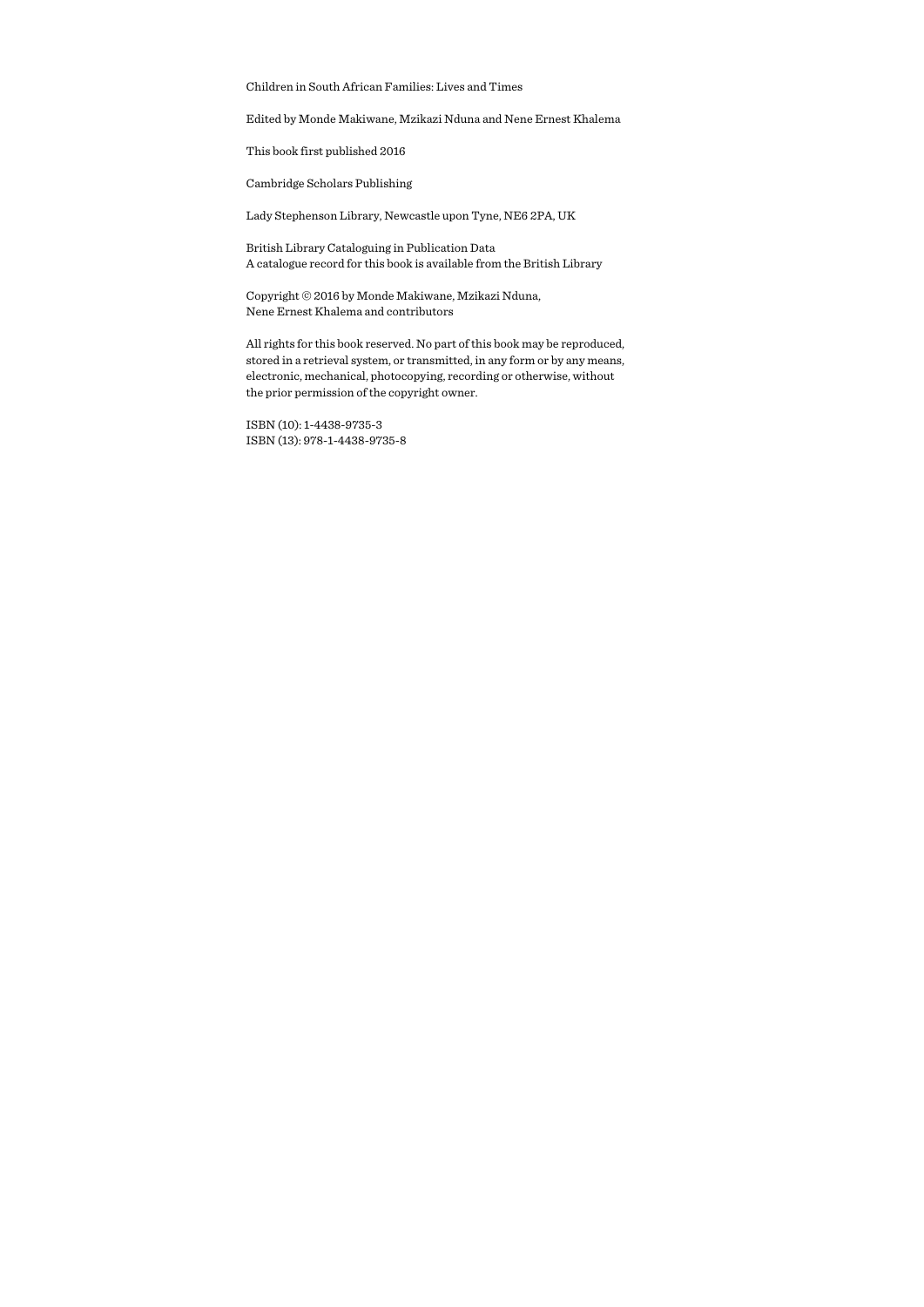*The support of the DST-NRF Centre of Excellence in Human Development towards this book is hereby acknowledged. Opinions expressed and conclusions arrived at, are those of the authors and are not necessarily to be attributed to the CoE in Human Development*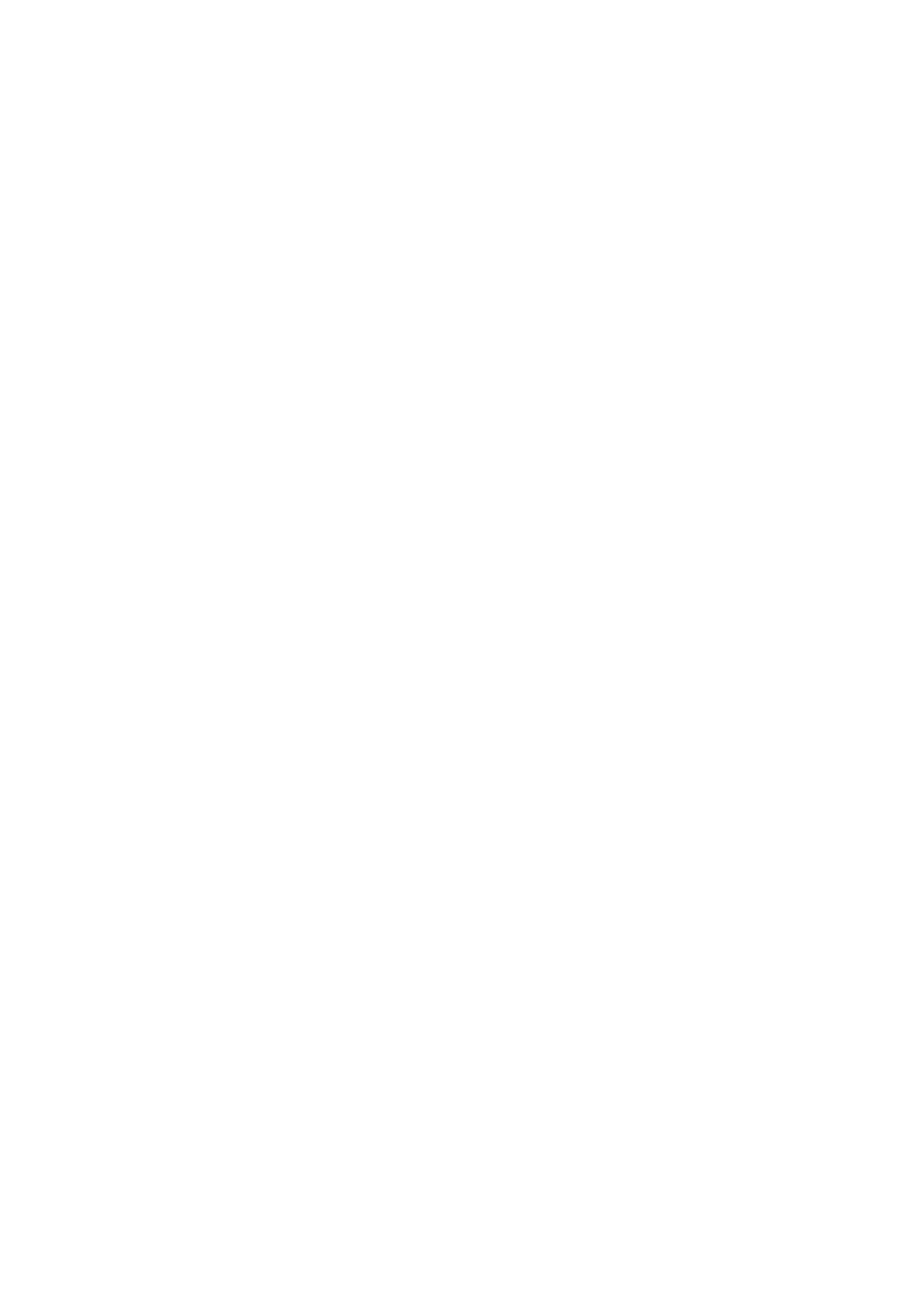### **CONTENTS**

| Sibongile Mkhabela                                                                               |  |
|--------------------------------------------------------------------------------------------------|--|
|                                                                                                  |  |
| Children in South African Families<br>Monde Makiwane, Nene Ernest Khalema, Ntombizonke A. Gumede |  |
| and Mzikazi Nduna                                                                                |  |
|                                                                                                  |  |
| Children's Rights in South African Families                                                      |  |
| Jace Pillay                                                                                      |  |
| Theme 1: Family Structure and Childbearing                                                       |  |
|                                                                                                  |  |
| Continuity and Change: Relationships, Childbearing and Children's                                |  |
| <b>Living Arrangements</b><br>Monde Makiwane, Ntombizonke A. Gumede and Stanley Molefi           |  |
|                                                                                                  |  |
|                                                                                                  |  |
| The Lives and Times of Children in Child-Headed Households<br>Jace Pillay                        |  |
|                                                                                                  |  |
| The Impact of Family Structure on Schooling Outcomes for Children                                |  |
| in South Africa                                                                                  |  |
| Pedzisai Ndagurwa and Nompumelelo Nzimande                                                       |  |
| <b>Theme 2: Parenting</b>                                                                        |  |
|                                                                                                  |  |
| $\alpha$ intervals and $\alpha$ is a state of $\alpha$                                           |  |

Revisiting the Gendered Discourse on Parenting in South Africa *Marlize Rabe*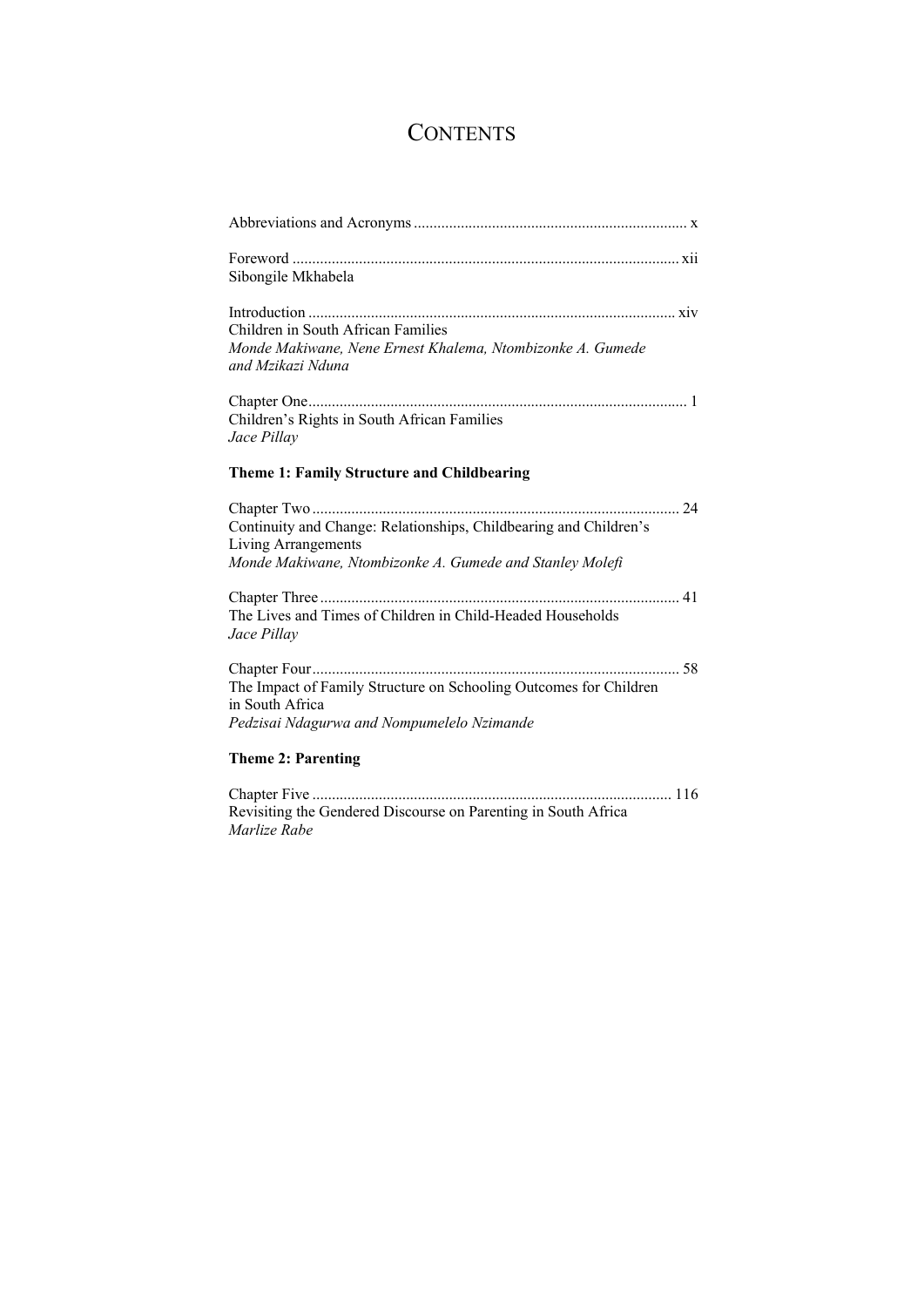viii Contents

| Parent-Child Sexuality Communication in the South African<br>and African Context<br>Nwabisa Jama-Shai and Sanele Mdanda                                                                                             |
|---------------------------------------------------------------------------------------------------------------------------------------------------------------------------------------------------------------------|
| Re-claiming the Significance of Ulwaluko Initiation Rite in the Eastern<br>Cape, South Africa<br>Anele Siswana                                                                                                      |
| Fathers' Expectations of Traditional Male Initiation for their Sons:<br>Implications for the Uptake of HIV Prophylactic Voluntary Medical<br><b>Adult Male Circumcision</b><br>Lynlee Howard-Payne and Brett Bowman |
| <b>Theme 3: Fatherhood</b>                                                                                                                                                                                          |
| The Need for Research on Father-Daughter Relationships in South Africa<br>Elmien Lesch and Frederika Scheffler                                                                                                      |
| "Where are we going to find him now?": Mothers Dealing with Absent<br>and Undisclosed Fathers<br>Livhuhani Manyatshe                                                                                                |
| Coping Strategies and Resilience of Young Women with Absent Fathers<br>in Soweto, South Africa<br>Thandeka Mdletshe                                                                                                 |
| <b>Theme 4: Support to Children</b>                                                                                                                                                                                 |
| Psychological Support for Young Women in Distress: Eastern Cape,<br>South Africa<br>Mzikazi Nduna                                                                                                                   |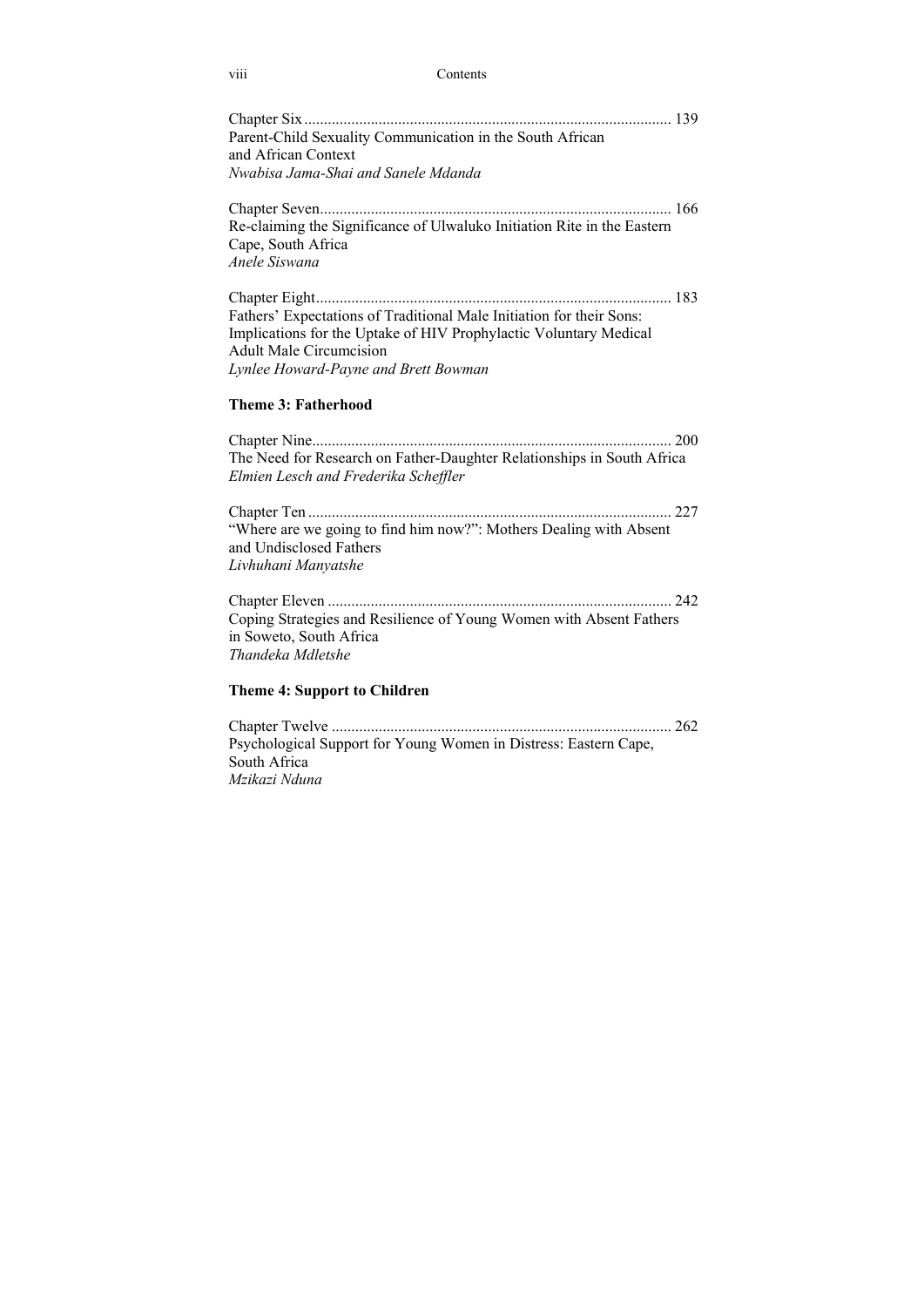| Children in South African Families: Lives and Times                                                                                        | 1X |
|--------------------------------------------------------------------------------------------------------------------------------------------|----|
| Child Disability and the Family                                                                                                            |    |
| Wiedaad Slemming and Sadna Balton                                                                                                          |    |
| Contesting Children's Positioning in South African Families<br>Nene Ernest Khalema, Mohammed Vawda, Catherine Ndinda<br>and Monde Makiwane |    |
|                                                                                                                                            |    |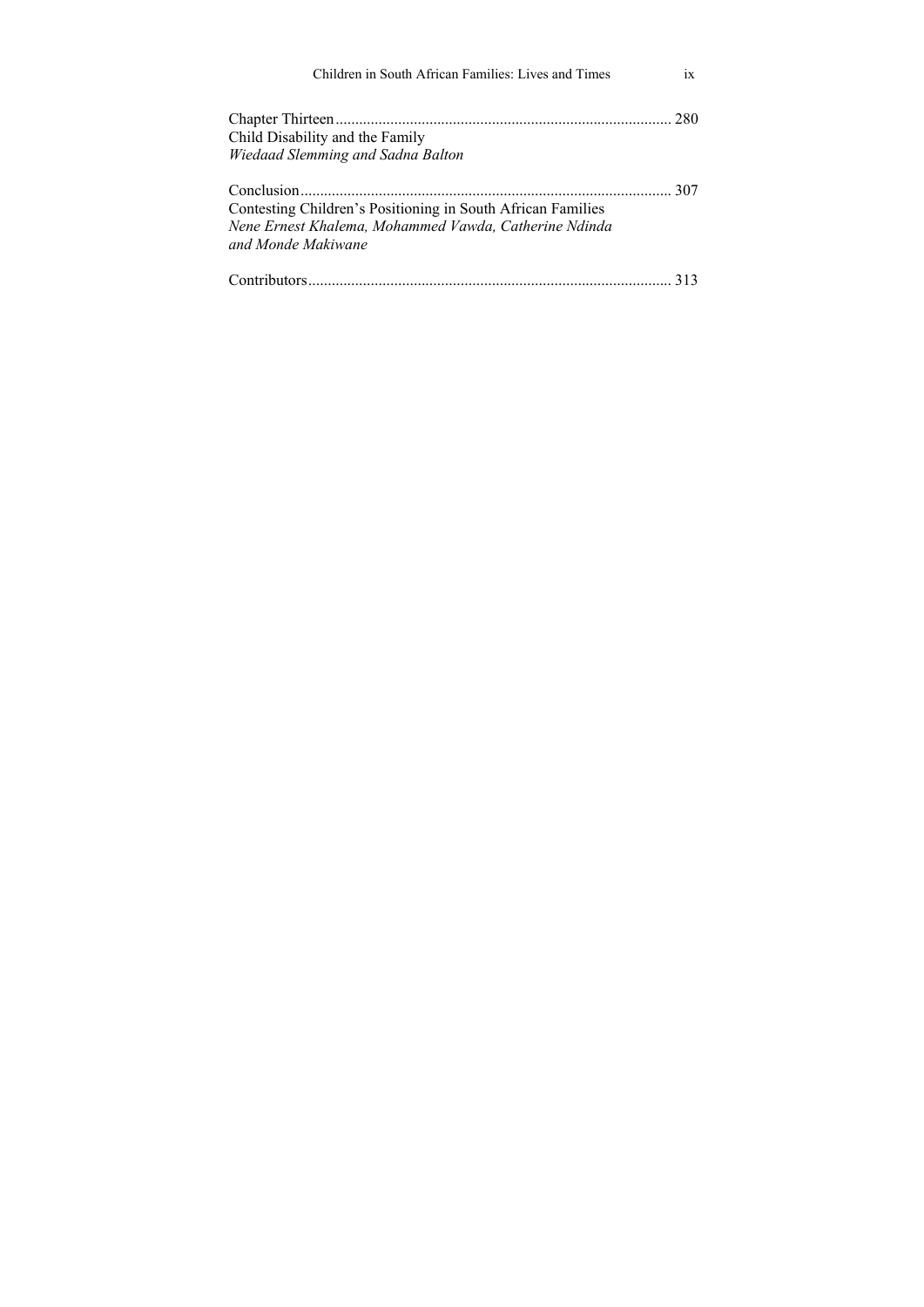### ABBREVIATIONS AND ACRONYMS

| <b>ACRWC</b>     | African Charter on the Rights and Welfare of Children                 |
|------------------|-----------------------------------------------------------------------|
| <b>AIDS</b>      | Acquired Immune Deficiency Syndrome                                   |
| <b>CBR</b>       | Community-based rehabilitation                                        |
| <b>CCD</b>       | Care for Child Development                                            |
| <b>CDAT</b>      | Australian Child Disability Assessment Tool                           |
| CDG              | Care dependency grant                                                 |
| <b>CHH</b>       | Child-headed households                                               |
| <b>CRC</b>       | United Nations Convention on the Rights of the Child                  |
| <b>CSG</b>       | Child Support Grant                                                   |
| <b>DHS</b>       | Demographic and Health Survey                                         |
| DLA              | UK Disability Living Allowance                                        |
| <b>DSA</b>       | Demographic Surveillance Area                                         |
| EAs              | Enumeration areas                                                     |
| <b>ECD</b>       | Early Childhood Development                                           |
| <b>EPC</b>       | <b>Education Policy Consortium</b>                                    |
| <b>FAO</b>       | Food and Agricultural Organisation of the United                      |
|                  | <b>Nations</b>                                                        |
| <b>GHS</b>       | General Household Survey                                              |
| <b>GPs</b>       | General practitioners                                                 |
| <b>HIV</b>       | Human Immuno-Deficiency Virus                                         |
| <b>HIV/AIDS</b>  | Human Immuno-Deficiency Virus and Acquired                            |
|                  | Immune Deficiency Syndrome                                            |
| <b>HRiE</b>      | Human Rights in Education                                             |
| <b>HSRC</b>      | Human Science Research Council                                        |
| ICF              | International Classification on Functioning, Disability<br>and Health |
| <b>IMCI</b>      | Integrated Management of Childhood Illness                            |
| KZN              | KwaZulu-Natal                                                         |
| <b>MDGs</b>      | Millennium Development Goals                                          |
| NDoH             | National Department of Health                                         |
| <b>NDP</b>       | National Development Plan                                             |
| NGO <sub>s</sub> | Non-governmental organizations                                        |
| NMF              | Nelson Mandela Foundation                                             |
| <b>OLS</b>       | Ordinary least squares                                                |
| <b>PCA</b>       | Principal component analysis                                          |
|                  |                                                                       |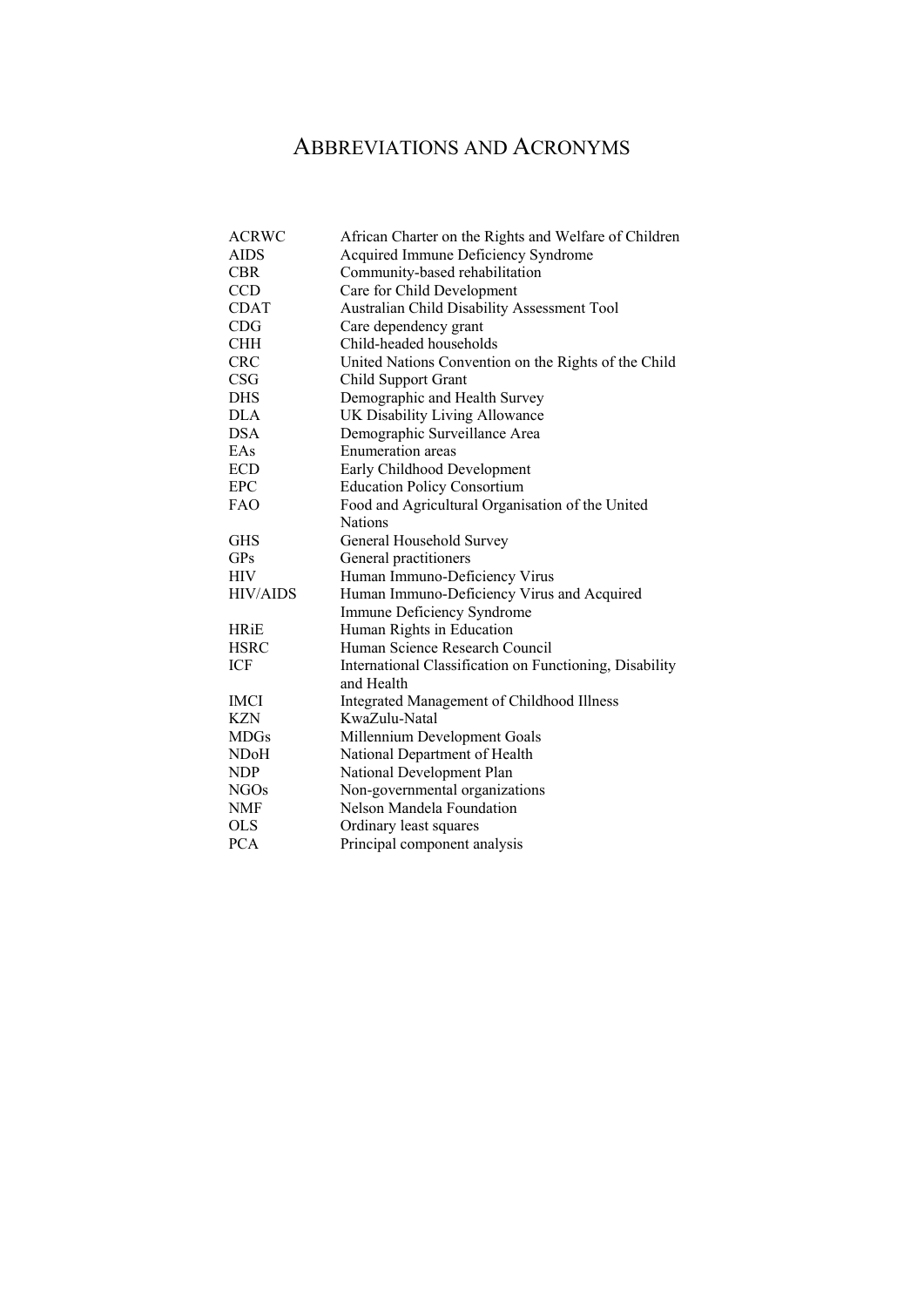| <b>PCs</b>     | Principal components                                 |
|----------------|------------------------------------------------------|
| <b>PEPFAR</b>  | United States President's Emergency Fund for AIDS    |
|                | Relief                                               |
| <b>PHC</b>     | Primary health care                                  |
| <b>RDP</b>     | Reconstruction and Development Programme             |
| <b>RRR</b>     | Rights, Respect and Responsibility                   |
| SA.            | South Africa                                         |
| <b>SAIRR</b>   | South Africa Institute of Race Relations             |
| SASH           | South African Stress and Health                      |
| <b>SDGs</b>    | <b>Sustainable Development Goals</b>                 |
| <b>SES</b>     | Socioeconomic status                                 |
| <b>SSA</b>     | Sub-Saharan Africa                                   |
| <b>StatsSA</b> | <b>Statistics South Africa</b>                       |
| <b>STD</b>     | Sexually transmitted disease                         |
| <b>STIs</b>    | Sexually transmitted infections                      |
| <b>TCC</b>     | Thuthuzela Care Centre                               |
| TMC            | Traditional male circumcision                        |
| TMI            | Traditional male initiation                          |
| UK.            | United Kingdom                                       |
| <b>UNAIDS</b>  | United Nations Programme on HIV/AIDS                 |
| <b>UNCRC</b>   | United Nations Convention on the Rights of the Child |
| <b>UNCRPD</b>  | United Nations Convention on the Rights of Persons   |
|                | with Disabilities                                    |
| <b>UNICEF</b>  | United Nations Children's Fund                       |
| <b>USA</b>     | United States of America                             |
| <b>USAID</b>   | United States Agency for International Development   |
| <b>VMAMC</b>   | Voluntary medical adult male circumcision            |
| WHO            | World Health Organization                            |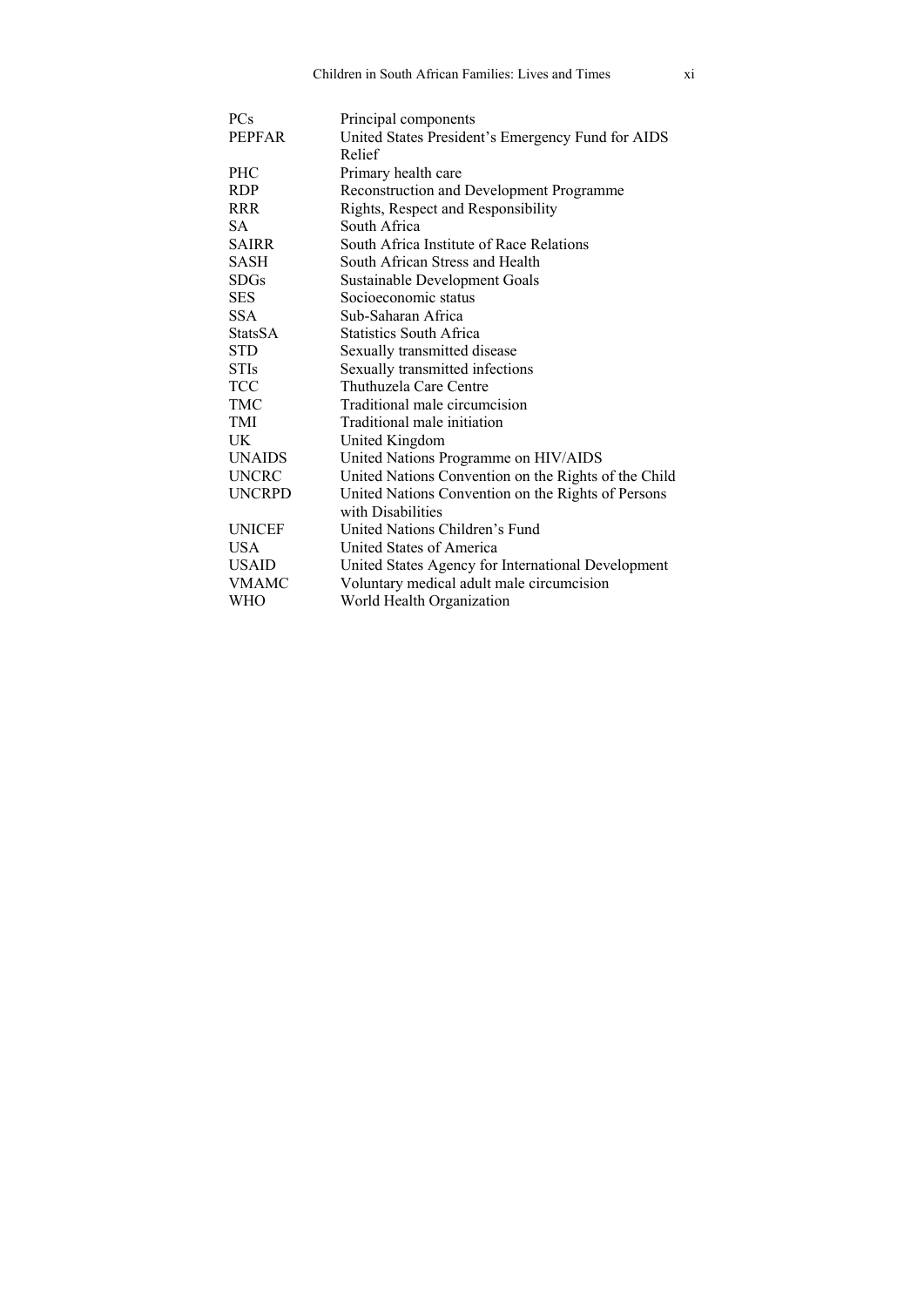### **FOREWORD**

As our democracy has matured and as our country has faced seismic changes, the life of the South African child has been coloured, moulded and forever altered. What childhood means, and the roles played by families has been challenged and similarly gone through significant change. This has created an urgent need in South Africa today for current and innovative policy responses which are in tune with the conditions in which the South African child exists.

*"Children in South African Families: Lives and Times*" is a valuable and necessary tool that responds to this crucial need to understand childhood and the societal, political and economic complex which will determine security and resilience of the African child. Over the years, the lives of children have been heavily impacted upon by economic transformation, social changes, and political emancipation. This anthology grapples with the social phenomenon that is childhood, but rather than simply list factors that may affect children, the authors anchor their contributions through a shared regard for social connectedness, complex social change, and conceptions of social justice.

In its vision *"to change the way society treats its children and youth*", the Nelson Mandela Children's Fund has made it a central tenant, not only to address the needs of children, but also to enter into conversation with the broader societies in which childhood is realised and secured. Noteworthy in this anthology is the authors' dedication to addressing varied economic and political realities, resulting in unequal experiences of childhood in a South Africa where severe deprivation and relative privilege live side by side. This book presents a comprehensive overview of the lives of African children in times of transition, transformation, and change some twenty-two years since political emancipation in South Africa.

Of particular interest is an attempt to locate the child's experience within conceptions of family and revised notions of parenting and child raising. In our work at the Children's Fund we are constantly reminded that diverse family forms are central to understanding the child's experience. The family, in its multiple manifestations and various locations is the site of the many value systems impacting on South Africa's children, and shaping the future of our societies. With a focus on communities as the context in which children exist; we engage with children's networks of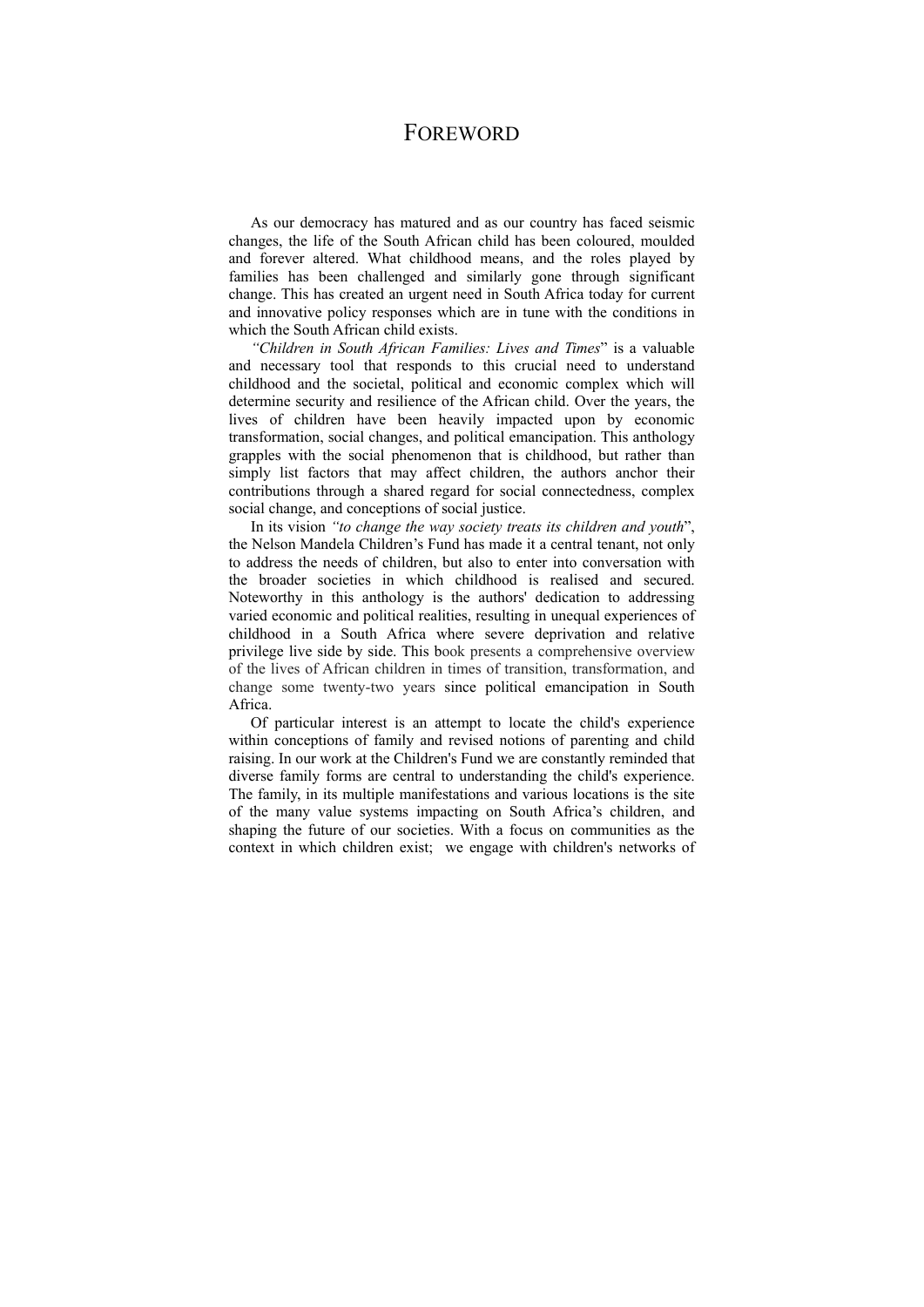support beyond the transition from traditional or indigenous family structures to models of the nuclear family. But we advocate that the structure of the family should be embedded in community structures and a people's responsibility towards children who may not be their sons and daughters. This contribution grapples with what family means and the forms it has taken in our communities, and tracks the unraveling, questioning and reformulation of the modern South African family.

The affirmation of child and family diversity in South Africa articulates a demand for varying degrees of practical and policy responses that prioritise the different needs of diverse family forms. It is an understanding that the African family has taken many dynamic structures and research, policy and civil society action needs to dive deeply into the different worlds of children. We can easily identify child-headed households as one such family form, that not only means providing material support for such families, but requires psychological and emotional support through counselling, parental guidance and community engagement in individual families. It therefore makes perfect sense that this book should be incorporated into learning, practice, and policy as a invaluable resource for scholars and as well as development practitioners, policy makers and child advocates. For African philanthropic institutions with a focus on child development, the book will prove most useful in demonstrating the links between theory and practice.

The Nelson Mandela Children's Fund champions a rights-based approach as an integral element in the work of development and philanthropic organisations, as enshrined in the UN Convention on the Rights of the Child. "*Children in South African Families: Lives and Times* " underpins the diversity of South African children's experiences and the importance of adopting both children's rights and Afro-centric perspectives to account for the commonality and diversity of childhoods and routes to children's empowerment in diverse family systems.

**Chief Executive Officer, Nelson Mandela Children's Fund Sibongile M Mkhabela 28 J July 2016**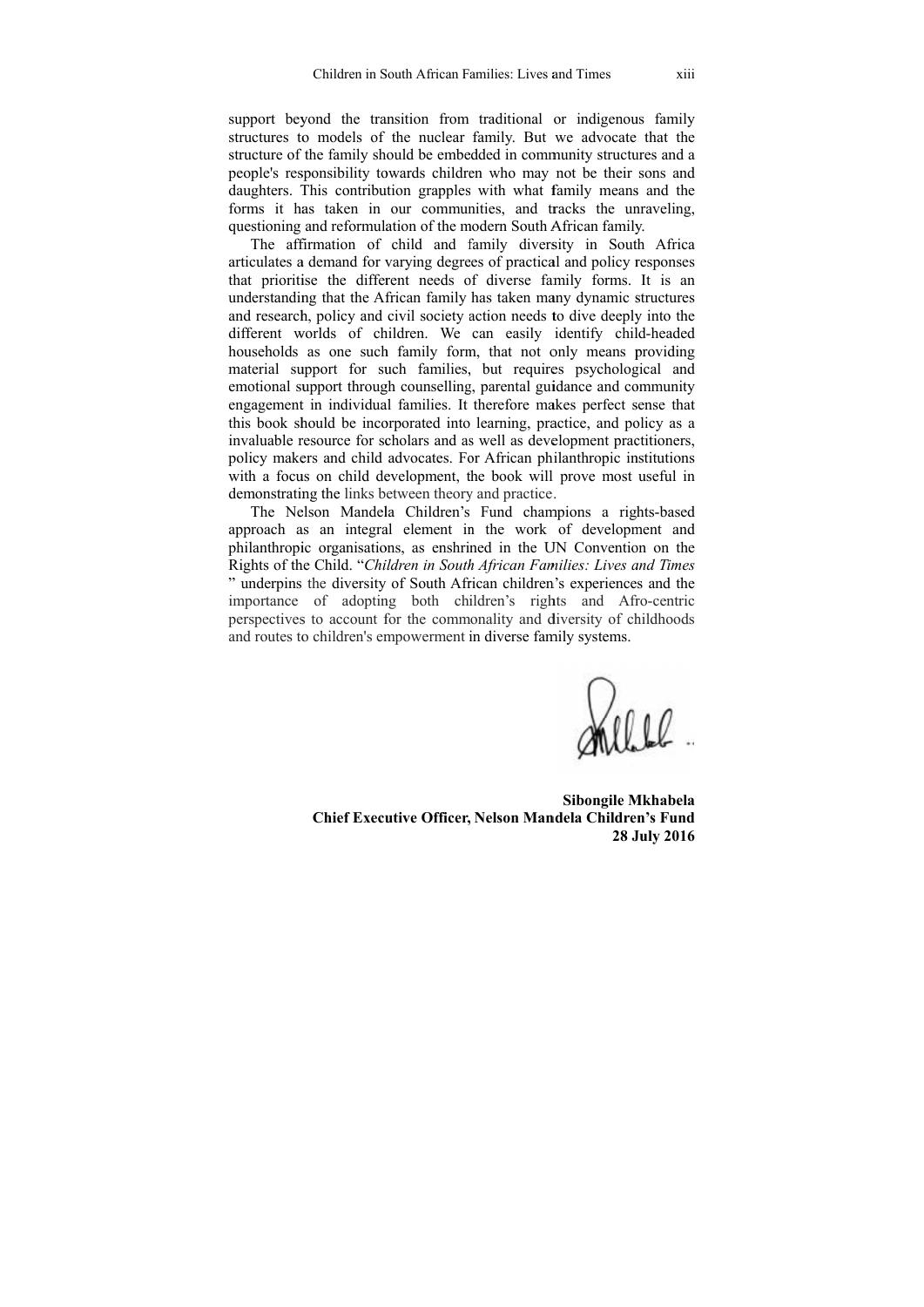### **INTRODUCTION**

### CHILDREN IN SOUTH AFRICAN FAMILIES

## MONDE MAKIWANE, NENE ERNEST KHALEMA, NTOMBIZONKE A. GUMEDE AND MZIKAZI NDUNA

We have produced this volume to inform, motivate and strengthen scholarship about and an understanding of children's lives in postapartheid South African families. In the twenty-two years since political emancipation, children in many South African families have experienced true transformation. Since 1994, South African children have been born with the freedom to be who they want to be, unchained by the apartheid restraints of the past. The majority of these children live in varying degrees of disadvantage and privilege. For some, childhood is a state of enjoyment, fun, fulfilment, and positive growth, with most social, economic, and psychological needs met on a daily basis. For others though, their childhood days are a state of daily struggle with a lack of very basic amenities such as shelter, clothing, food, education and clean water; they suffer from neglect, abuse, and the absence of responsive support systems, and they live in a constant state of insecurity and with little time for fun and enjoyment.

Demographically, there are almost 19 million children in South Africa's present population of approximately 53 million (Statistics SA 2014). The average young South African goes to school for 13 years, and does not receive further education after completion of high school. 96% of children aged between 0 and 17 years are enrolled in educational institutions. What is the other 4% doing? According to the United Nations millennium goals the country should have 100% of its children receiving education. Furthermore, in South Africa three in every five children younger than 17 years old are living in poor households with a total income less than R1, 200, mostly in rural areas (StatsSA 2012).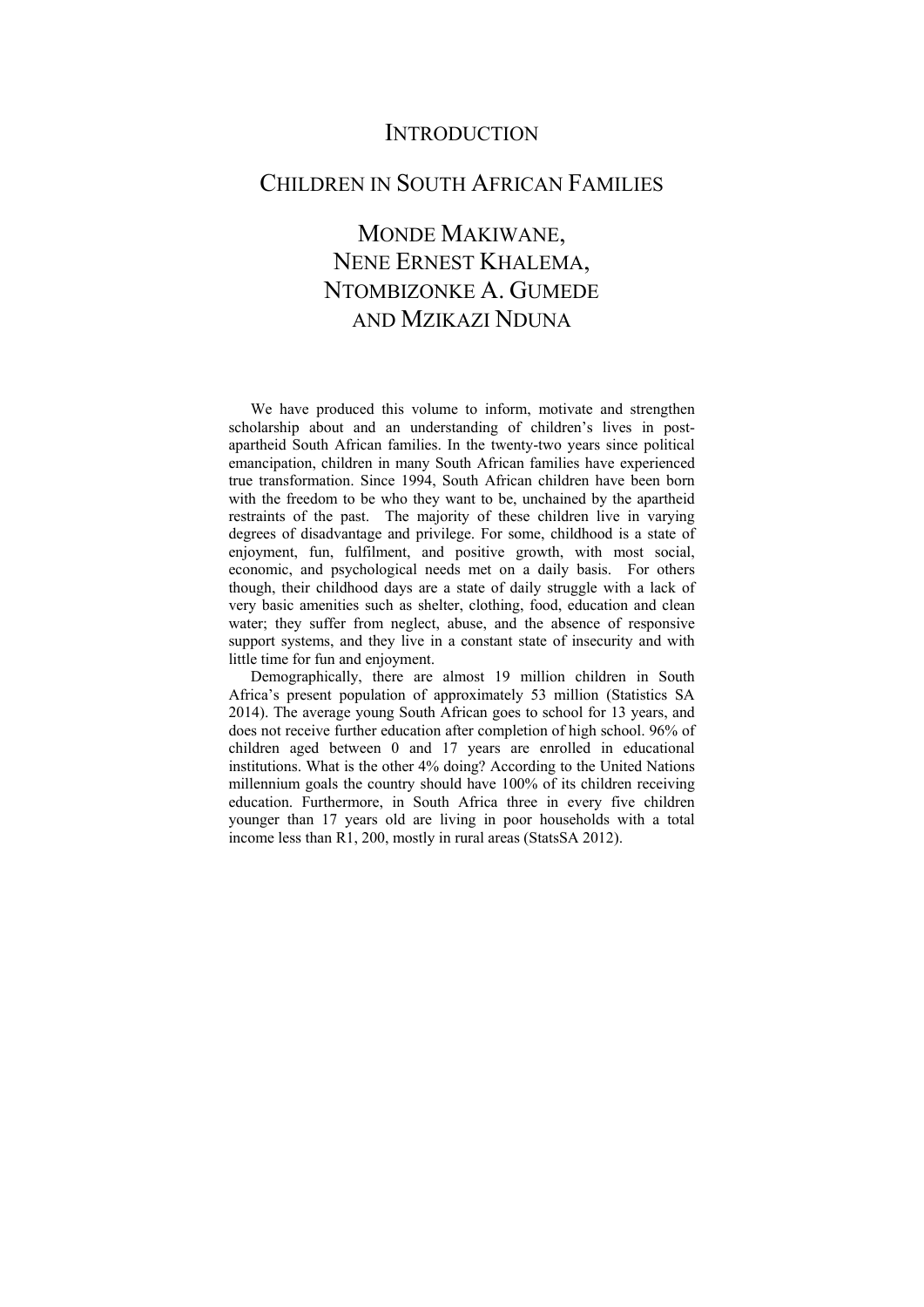Additionally, every fifth child in SA suffers from hunger and undernutrition. Additionally, four out of ten children have to travel more than 30 minutes to the nearest available clinic, which can jeopardize their lives. Furthermore, one in twenty infants dies before their first birthday. Despite numerous policy interventions by the government [i.e. the Child Support Grant (CSG), and what the National Development Plan (NDP) stipulates], half of our children younger than 17 years old do not have access to a clean and reliable water supply in their house or yard. Even more so, one in three children younger than 17 lives in informal housing settlements; and, on a daily basis, three children are killed by perpetrators close to them (StatsSA 2012).

 As a signatory of Article 19 of the UN Convention on the Rights of the Child (CRC), South Africa has an obligation to guarantee all children the right to protection from physical or mental violence, injury or abuse, neglect or negligent treatment, maltreatment or exploitation, including sexual abuse. Article 19 obliges states to provide legislative, administrative, social and educational interventions to protect children from all forms of undignified treatment including sexual abuse by those who provide care to children. The Article further specifies the elements of the protective systems that States must establish for the purpose of monitoring progress towards achieving the rights and wellbeing of children: different forms of prevention measures; measures for identification, reporting, referral, investigation, treatment and continuous provision of services for children affected by abuse and neglect; support for those who care for children; and when appropriate the measures should include judicial involvement.

#### **Focus of the Book**

In the post-apartheid era there is a growing demand to channel collective energy towards justice and equity in ensuring that children live fulfilled lives, and to better understand the social processes that influence children's livelihoods. Caregivers, parents, frontline advocates for children, early childhood development (ECD) educators, and communities play key roles in responding to this demand, in building new knowledge, raising critical questions, and initiating policies and proactive actions that are responsive to children's issues, with the goal of transforming children's lives in South Africa. Utilizing key topics, contexts, approaches, methods, and capacities (old and new) in explaining and expanding what is known about children's lives in South African families, this book focuses on the everyday socialization of children in South Africa, particularly black children within diverse families. There is currency in understanding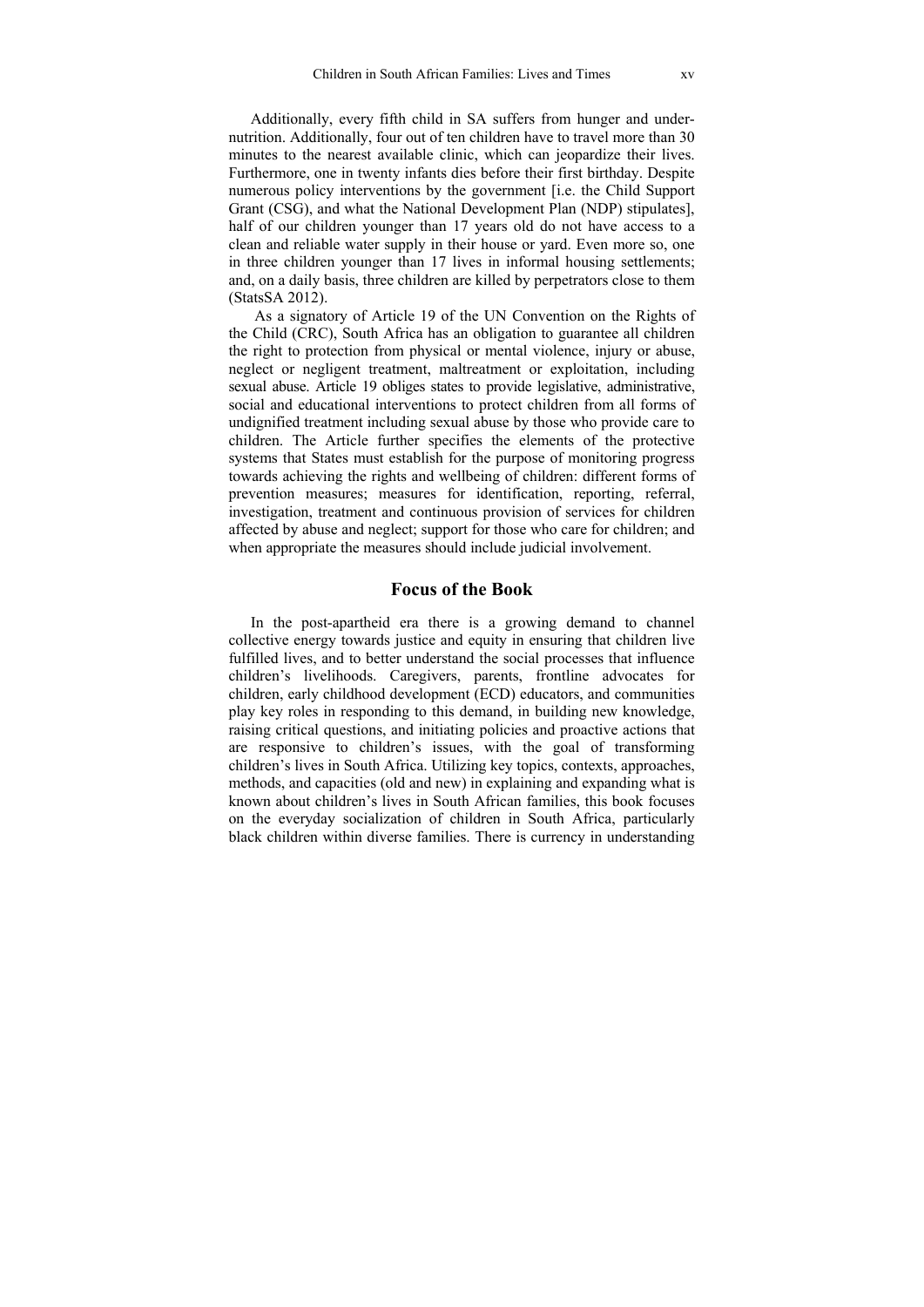children's lives and their positions within families in South Africa. These are understood from a life course perspective which recognises that developments during childhood, adolescence and young adulthood influence wellbeing and socio-economic outcomes in later life, while understanding that a life course trajectory is shaped and influenced by what Dornan  $\&$ Pells (2014) and Dornan & Ogando-Portela (2014) suggest are broader socio-economic factors. The family, therefore, represents a key social unit to which children are born and subsequently socialised within the life course. The composition of South African families is a complex pattern of nuclear, multigenerational, extended and re-constituted families. The historical overview of families in South Africa reveals significant changes over the years brought about by the impact of colonisation and apartheid on traditional African family systems. In addition to the colonial impositions, the processes of development, modernisation, and globalisation have had an impact on how we understand family systems. Unlike earlier prediction, couple-headed families have only emerged in a small section of society. The majority of families are multigenerational, extended and single-headed in nature. This book examines the nature of the contemporary South African family where the majority of children are born, supported, socialised and protected. More importantly, the book examines whether the South African family is in crisis, unable to perform its obligations to children; or has it adjusted to the changes and found novel ways to perform its duties?

### **Families, Households, and Children in South Africa**

The concepts of 'family' and 'household' are sometimes used interchangeably, although they do not mean the same thing. Household is a useful concept in quantitative studies, as it easily lends itself to quantitative analysis. Household refers to people who share a physical space and jointly provide themselves with food and other essentials of living. The individuals may pool their incomes and share some budget, and may be related or unrelated or a combination of both. On the other hand, family refers "to persons who are related to a specific degree, through blood, adoption or socially approved sexual union" (Makiwane and Chimere-Dan 2010). Adoption is prevalent in many cultures, although in some societies, especially non-western, it might not be accompanied by legal formalities. While a traditional western family is confined to two adults maintaining a socially approved sexual relationship with or without minor children who are their own or adopted, a traditional African family is usually extended to aunts, uncles, grandparents, cousins and other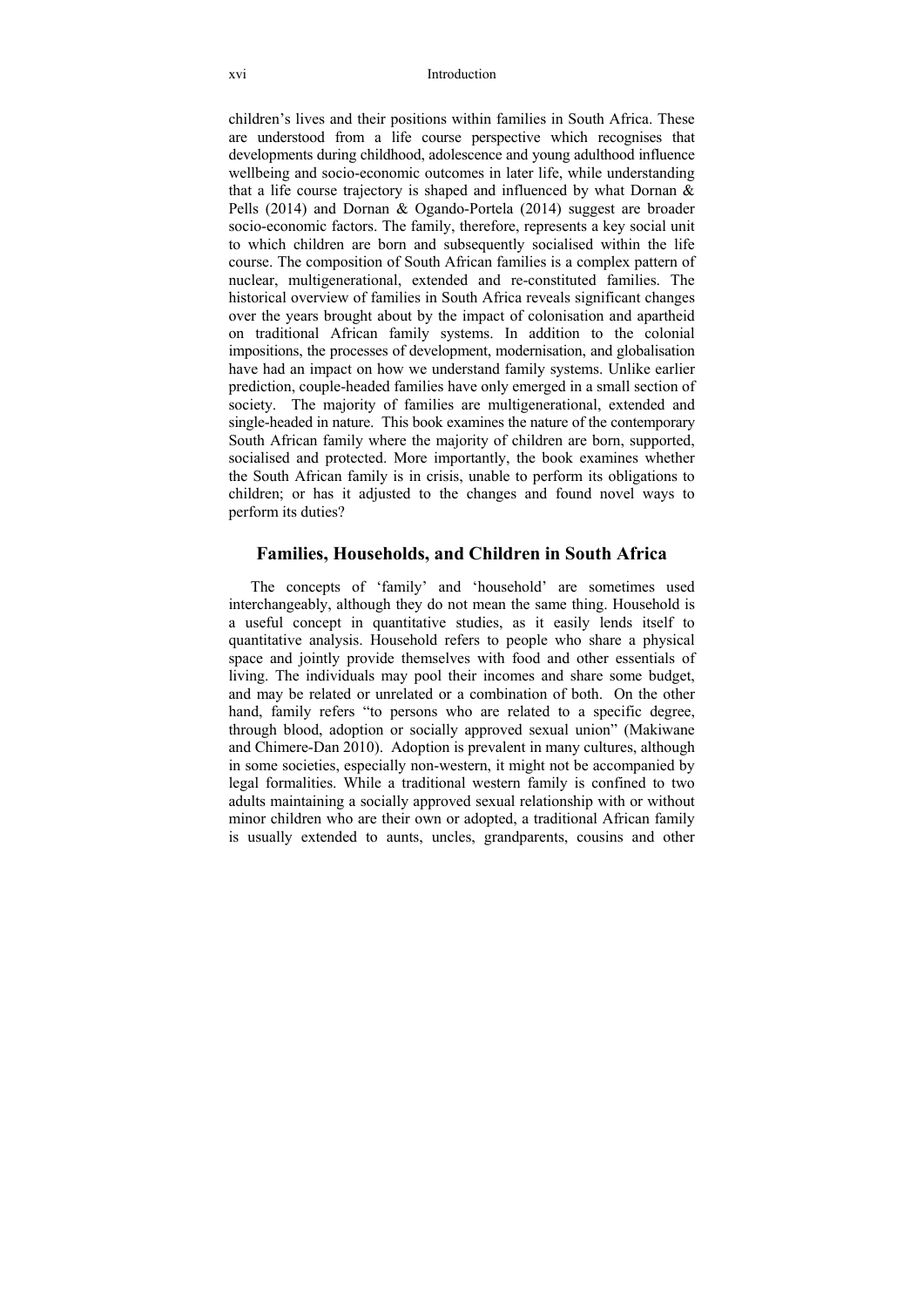relatives. Obligations to a wider kin might be invoked at certain occasions, typically during crises, or sometimes during certain lifetime events. A family might belong to the same household or, as is common in South Africa, may be dispersed across households and sometimes may be located across vast geographical spaces.

The family structure in South Africa has been impacted by a society that has suffered damaging domination over an extended period. While a traditional South African family has changed over time, a prototype Western family that is nuclear and dominated by an intimate couple relationship has only emerged in a few instances. The current South African family is in most instances multi-generational, co-existing with other emergent family types which include single-parent families, polygamous couple relationships, same-sex couples, and skipped generational, child-headed and reconstituted families. Factors that have influenced such changes are diverse and include modernisation, labour migration, the AIDS pandemic and the post-colonial and post-apartheid legal reforms. Many previous studies on family have concentrated on understanding the changes in the structure, and their antecedents. The modernisation theory and its variants have been the most frequently used lens to analyse family structural changes that are observed in many parts of the world. Industrial capitalism has been thought to have a homogenising effect on family structures leading to nuclearisation of families; Western and non-Western alike (see Burch 1967, Goode 1963, and Parsons 1951).

In South Africa, this global theory was mostly expressed through 'convergence thesis', a project that sought to monitor how far was the black family teetering towards the conventional white family structure (Steyn 1993a 1993b). As a result of recent evidence, some of which is presented in this book, which shows that previous predictions of changes in family structures have not been realised, the approach of this book is to accept and affirm the diversity of family structures that exist in South Africa, and examine how these diverse family structures function, specifically focussing on how they raise the next generation. This change of focus is in line with a genre of family scholarship that is critical of the overemphasis of certain preferred family structures (Siqwana-Ndulo, 1998). This ideological bias has left a wide gap in the understanding of the dynamics of family life in changing African societies.

The departure point of this book is that changes in the family structure, in conjunction with wider societal changes, have had a significant impact on family function. Historically, the functioning of the African family was underpinned by values of *ubuntu* that bound individuals beyond the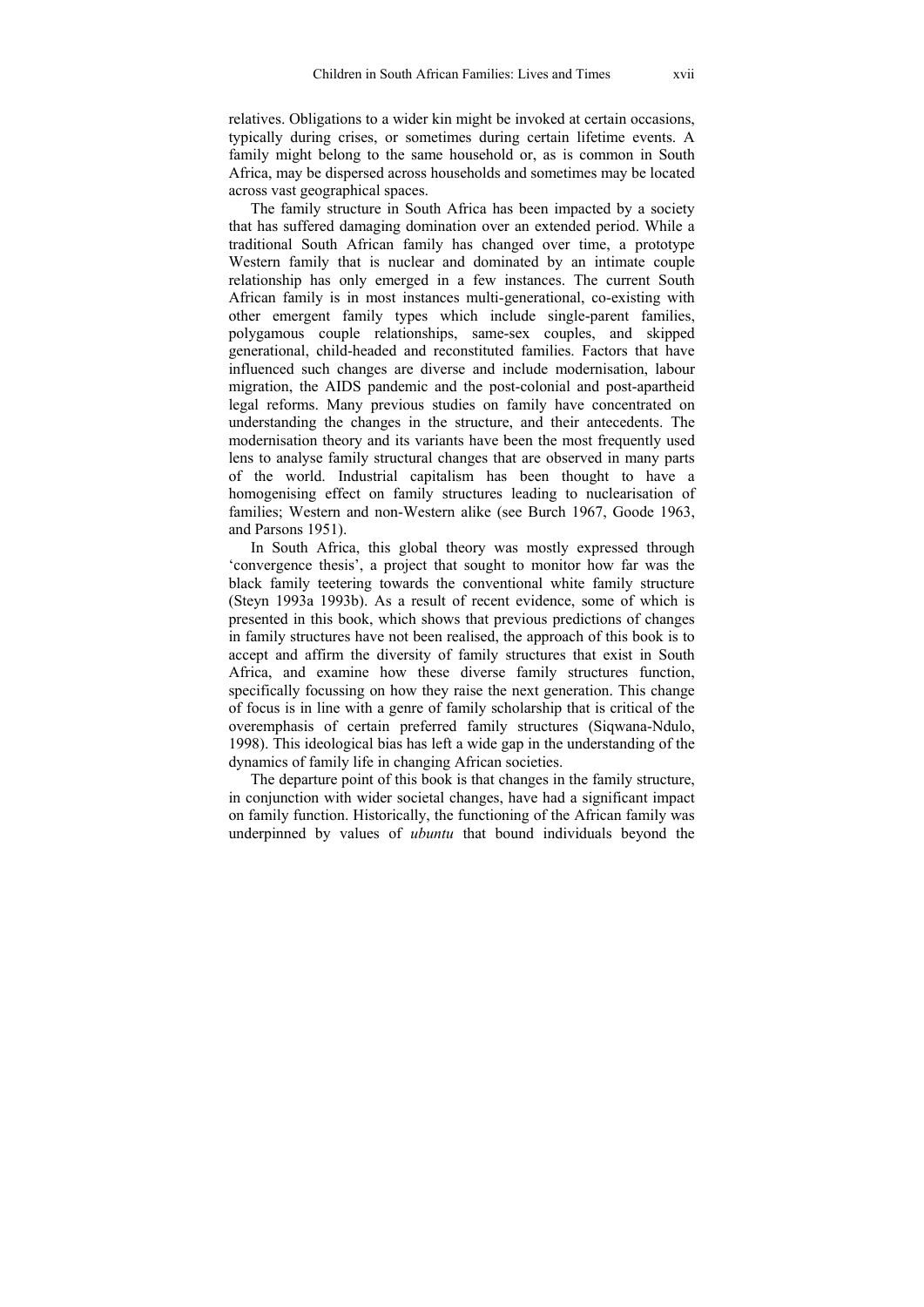confines of narrowly defined blood relations. This value is expressed in a popular African proverb, which has been cited in a number of chapters in this book, which states that 'it takes a village to raise a child'. The values expressed in this proverb are also explained in Mandela's biography '*Long Walk to Freedom*'. Mandela says:

'My mother presided over three huts at Qunu, which as I remember, were always filled with babies and children of my relations. In fact, I hardly recall any occasion as a child when I was alone. In African culture, the sons and daughters of one's aunts and uncles are considered brothers and sisters, not cousins.'

Mandela lost a father at the tender age of nine, and was left to be raised by a 'single' mother. Yet it would be a misnomer to refer to Mandela's mother, Nosekeni, as a 'single' mother and Mandela as a paternal orphan. Such concepts did not exist in that society at the time. The Mandela household benefited from social parenting and, in the same way, other families who were less privileged also benefited from them. As Siqwana-Ndulo (1998) stated, the institutions of family, marriage and household in African societies revolved around community. Thus, not only is the family formation broader, its function is greatly enhanced by being interlocked with the general community. The widespread practice of social parenting is one manifestation of how family and community worked in unison for the benefit of children.

The book does not indulge in a nostalgic voyage into the past, for those days when the extended family and the community worked in unison are gone. It is neither an exercise in explaining how the family institution adapted to the onslaught of colonialism and apartheid nor is it based on how the newly established rights-based society has or has not been able to reach children locked in South African families. It is also not a rehash of the often told African story of a clash between modernity and traditionalism. The book is not meant to narrate an aftermath of a society that has been one of the worst ravaged by a  $21<sup>st</sup>$  century pandemic. Rather, it is about the functioning of the contemporary South African family that is impacted by all of the mentioned issues.

### **Organization of the Volume**

Following this introductory chapter, the book begins with a critical exposé of a children's rights framework to conceptualize the role of families in the lives of children in South Africa. This commentary chapter (Chapter 1) emphasizes the importance of collective justice and equity by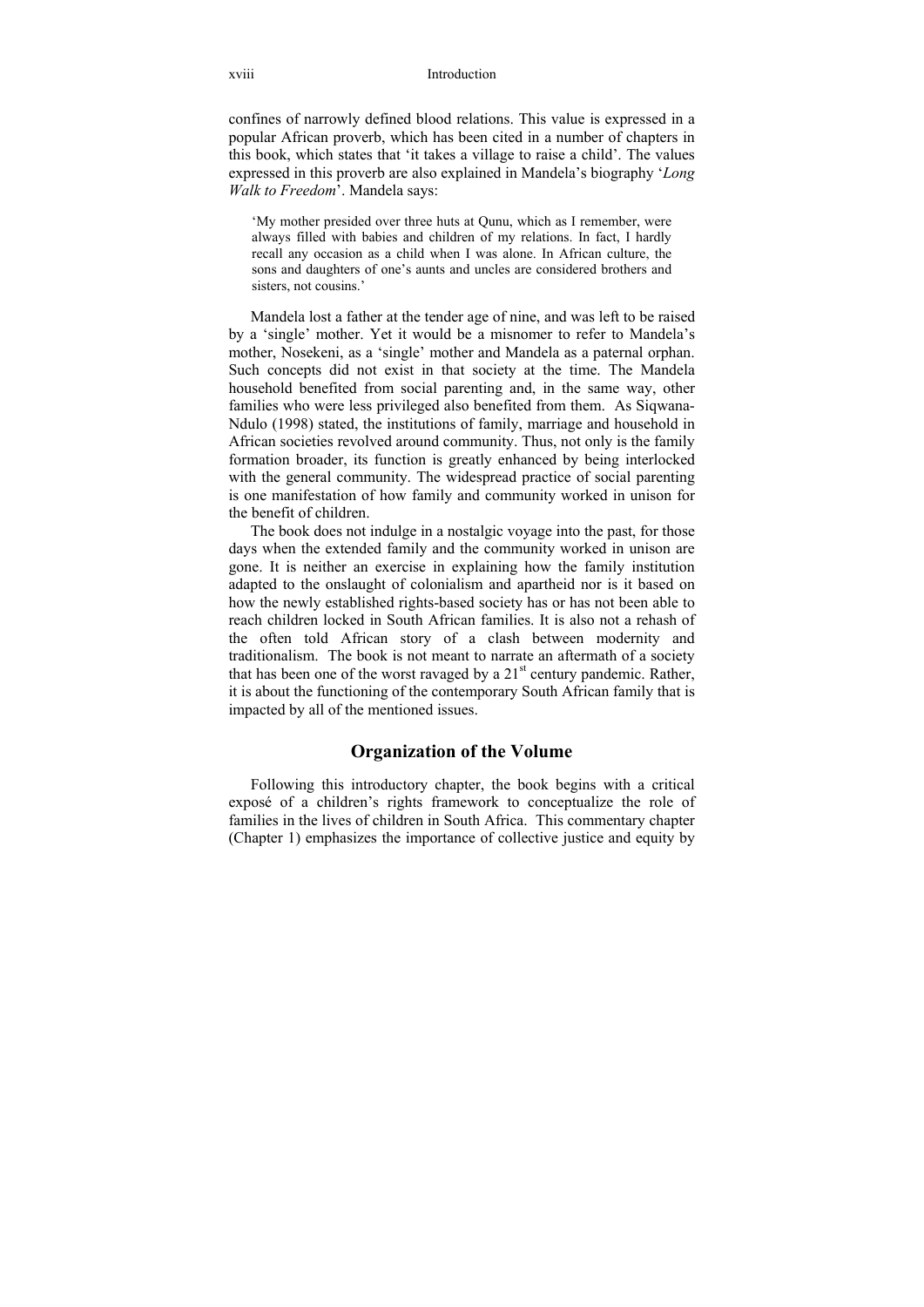highlighting complications in the implementation of a children's rights framework in South Africa. The chapter gives particular attention to the changing dynamics of South African families and their impact on children's rights. Following this commentary chapter, the book proceeds by highlighting four themes, which include: 1) family structure and childbearing; 2) parenting; 3) fatherhood; and 4) support for children.

**Theme 1**- *family structure and childbearing* - Chapter 2 tackles the issue of how family formations have drifted beyond the boundaries of the marriage establishment. Reproductive life - which was constituted within this institution – has broken into new paradigms with an escalation of childbearing couples who do not live together. Chapter 3 highlights the notable growth of child-headed households in South Africa and looks at the everyday lives and lived experiences of children in child-headed households. The chapter further examines adaptations, adjustments and survival mechanisms of children from child-headed families within an African socio-cultural context of child rearing practices. Chapter 4 investigates the impact of family structure on schooling outcomes for children as measured by odds of school enrolment, grade repetition and average highest grade completed at any given time for children in South Africa.

**Theme 2 –** *Parenting* - Chapter 5 explores the fluidity of parenting in South Africa. It provides an overview of parental realities within South Africa in order to analyse parental dynamics or relational aspects in more detail. It seeks to understand how mothers and fathers in South Africa are trying to cope with the demands of parenting by drawing our attention to similarities, differences and the difference which differences may entail. Chapter 6 explores the nature and practice of sexuality communication between parents & children, particularly adolescent girls, and the factors which promote or impede sexuality communication between a parent and a child. Chapter 7 explores the lived experiences of young *amaXhosa* men in relation to *Ulwaluko kwa Xhosa* traditional male initiation [TMI]) and its impact on their sense of masculinity. Chapter 8 raises important questions about the role of fathers in their adult sons' lives, health and decisionmaking regarding their bodies, and the impact of this on the uptake of HIV interventions such as VMAMC in South Africa.

**Theme 3 –** *Fatherhood* **-** Chapter 9 draws attention to the importance of father-daughter relationships, and highlights the need for research on this relationship dyad in South Africa. Chapter 10 explores the probable reasons why mothers and guardians do not disclose the identity of the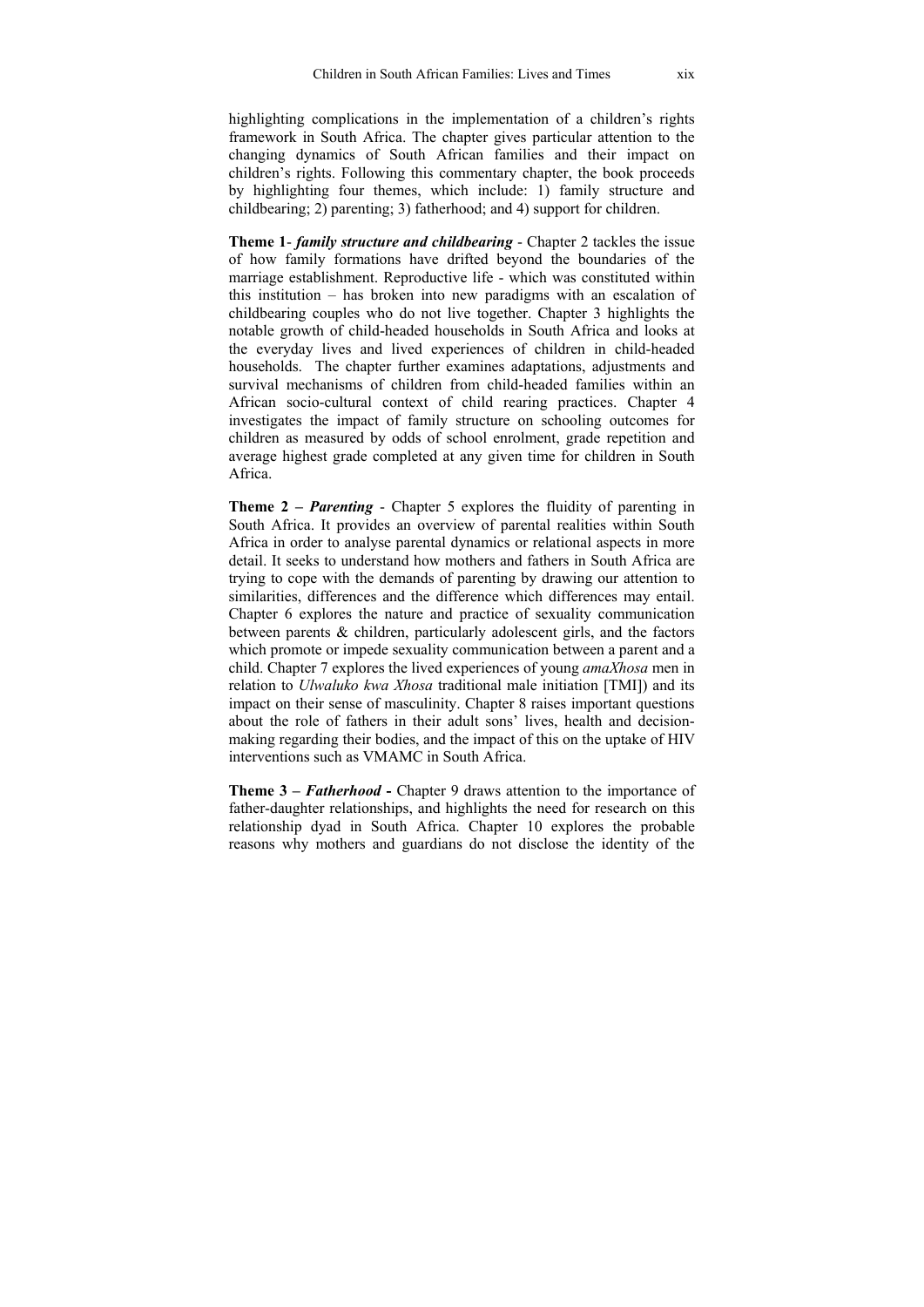biological fathers to the children under their care. Chapter 11 seeks to investigate what makes some children more resilient and able to cope with having an absent father, in comparison to others who are not able to cope with this.

**Theme 4 -** *Support to children* - Chapter 12 describes strategies used by young women in accessing psychosocial help in the small town of Butterworth in the Eastern Cape Province, South Africa. Its focus is on the subjective experiences of distress. Chapter 13 examines the issues of the support and assistance required by children and their families that will enable them to realise their rights, as outlined in international and national legal instruments, and to function optimally as a family unit. The conclusion offers a collection of ideas that summarise some of the important points highlighted by the authors, reflects on the implications of those findings arising from the review of the collected works, and discusses emerging key issues. The emerging issues are by no means absolute, but will guide further discussion about the nature of family dynamics and children's welfare with respect to: family structure, child bearing and wellbeing; parenting; fatherhood; and support to children in South Africa. While some ideas are distinctive and cut across themes as highlighted in the chapters, this concluding chapter centers on a brief discussion on further interrogation, placing the family and children in those families at the center of the synthesis.

### **References**

- Dornan, P. and M. J. Ogando Portela 2014. How Does Where Children Live Affect How They Develop? Evidence from Communities in Ethiopia and Vietnam, Chapter 1 in M. Bourdillon and J. Boyden, *Growing up in Poverty: Findings from Young Lives*, London: Palgrave.
- Dornan, P and K. Pells 2014. From Infancy to Adolescence: Growing Up in Poverty, Preliminary Findings from Round 4 of Young Lives, Oxford: Young Lives.
- Makiwane M. and Chimere-Dan O. 2010. "The people Matter": The state of the Eastern Cape Population. A report prepared for the Eastern Cape Department of Social Development, Unpublished.
- Burch, J. 1967. "The size and structure of families: A comparative analysis of census data". *American Sociological Review* 32(3): 347-363.
- Goode, W. 1963. World Revolution and Family patterns. New York: Free Press.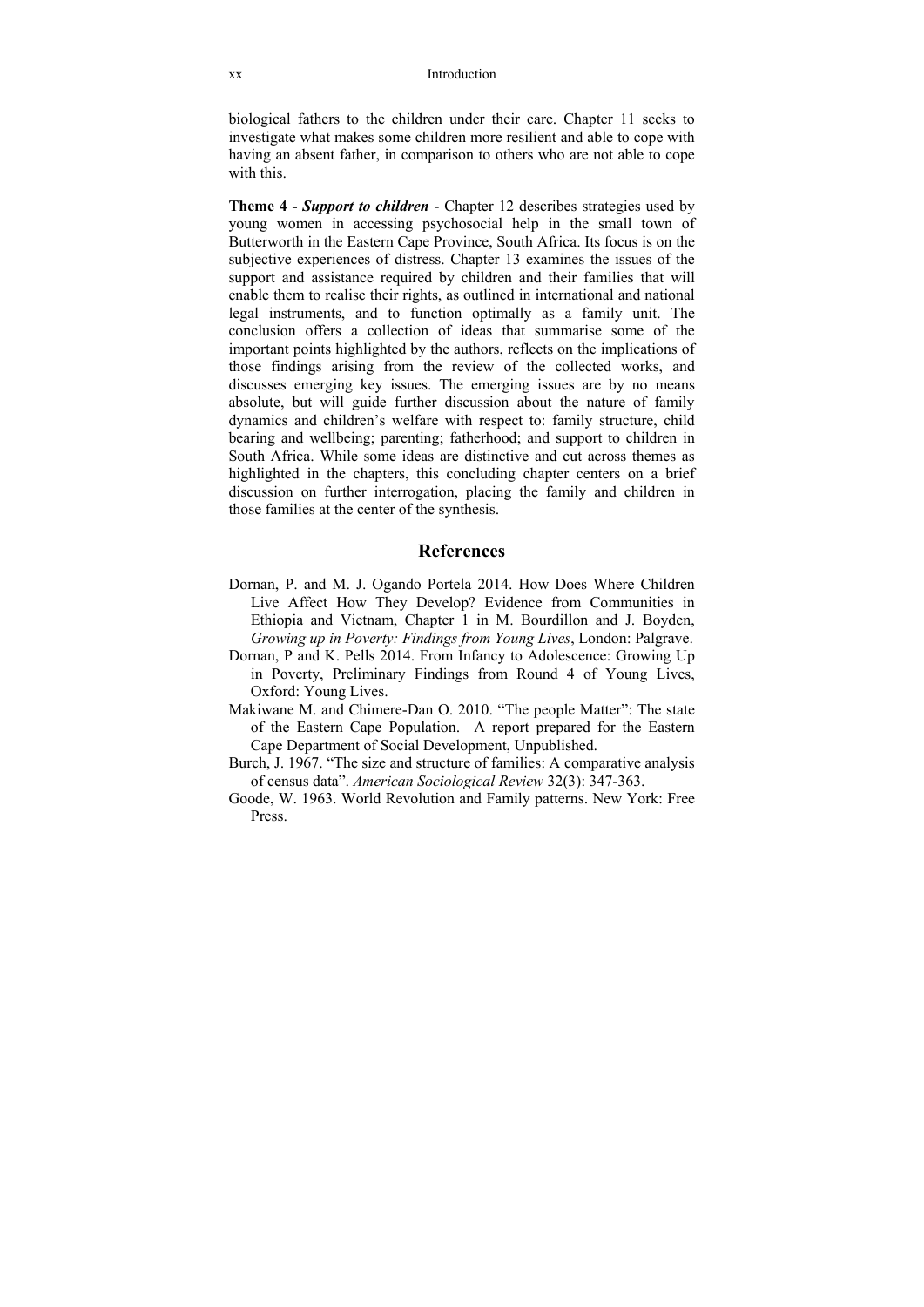- Parsons, T. 1951. The structure of social action. New York: The Free Press.
- Statistics SA 2014. Statistical release P0302. Pretoria.

http://www.stassa.gov.za/publications/p0302/p03022014.pdf

- Steyn, A. (1993a). Gesinlewe in die RSA. Kooperatiewe Navorsingsprogram oor die Huweliks- en Gesinslewe, RGN Verslag HG/MF-4.
- —. (1993b). Stedelike gesinstrukture in die Republiek van Suid-Afrika, *South African Journal of Sociology* 24
- Siqwana-Ndulo, N. 1998. Rural African Family Structure in the Eastern Cape Province, South Africa. Journal of Comparative Family Studies, 29:2, pp. 407-417.
- Statssa (2012) Census 2011 municipal factsheet.pdf Report No. 03-01-58 Pretoria.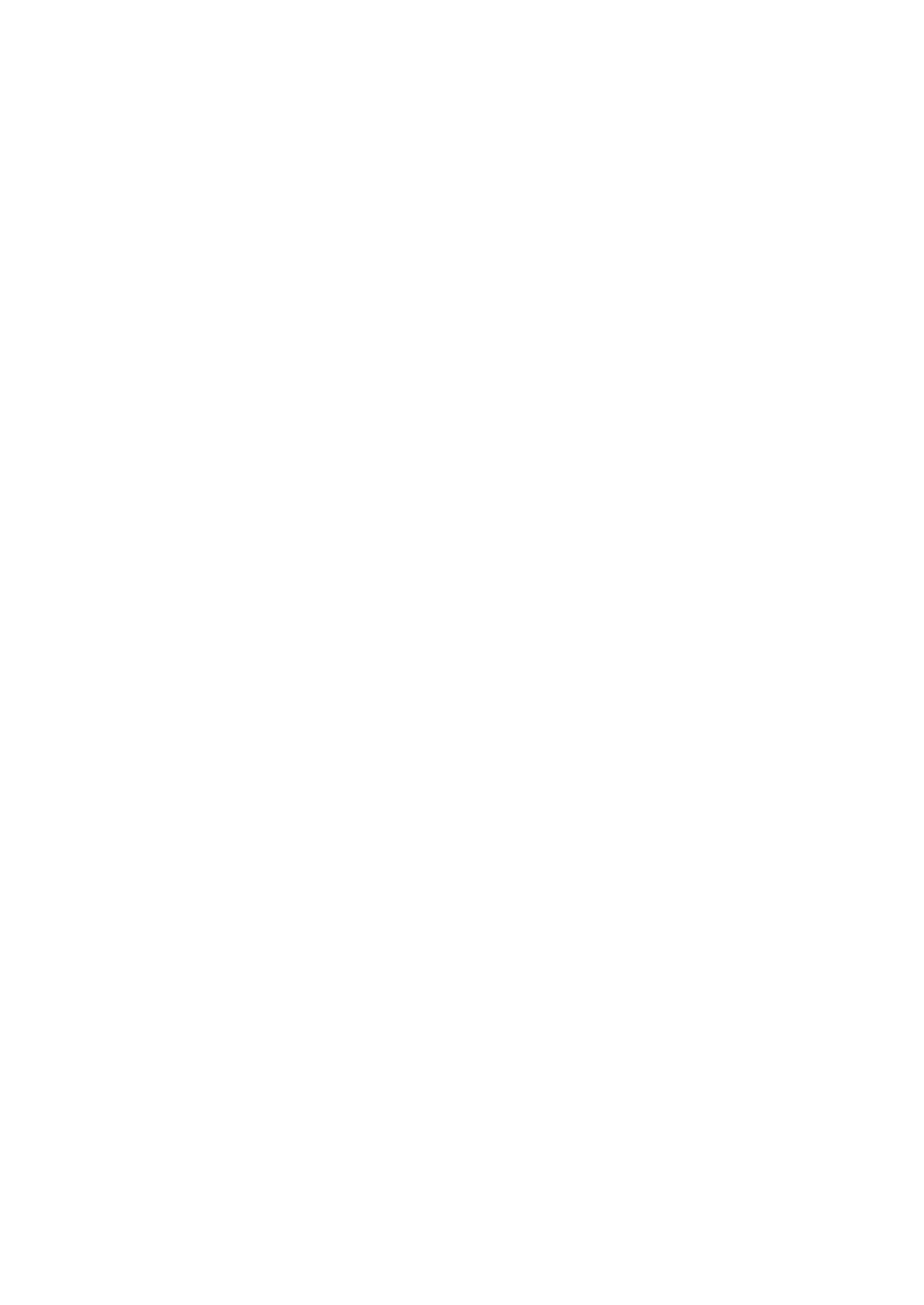### CHAPTER ONE

# CHILDREN'S RIGHTS IN SOUTH AFRICAN FAMILIES

## JACE PILLAY



*"Children don't vote but adults who do must stand up and vote for them"*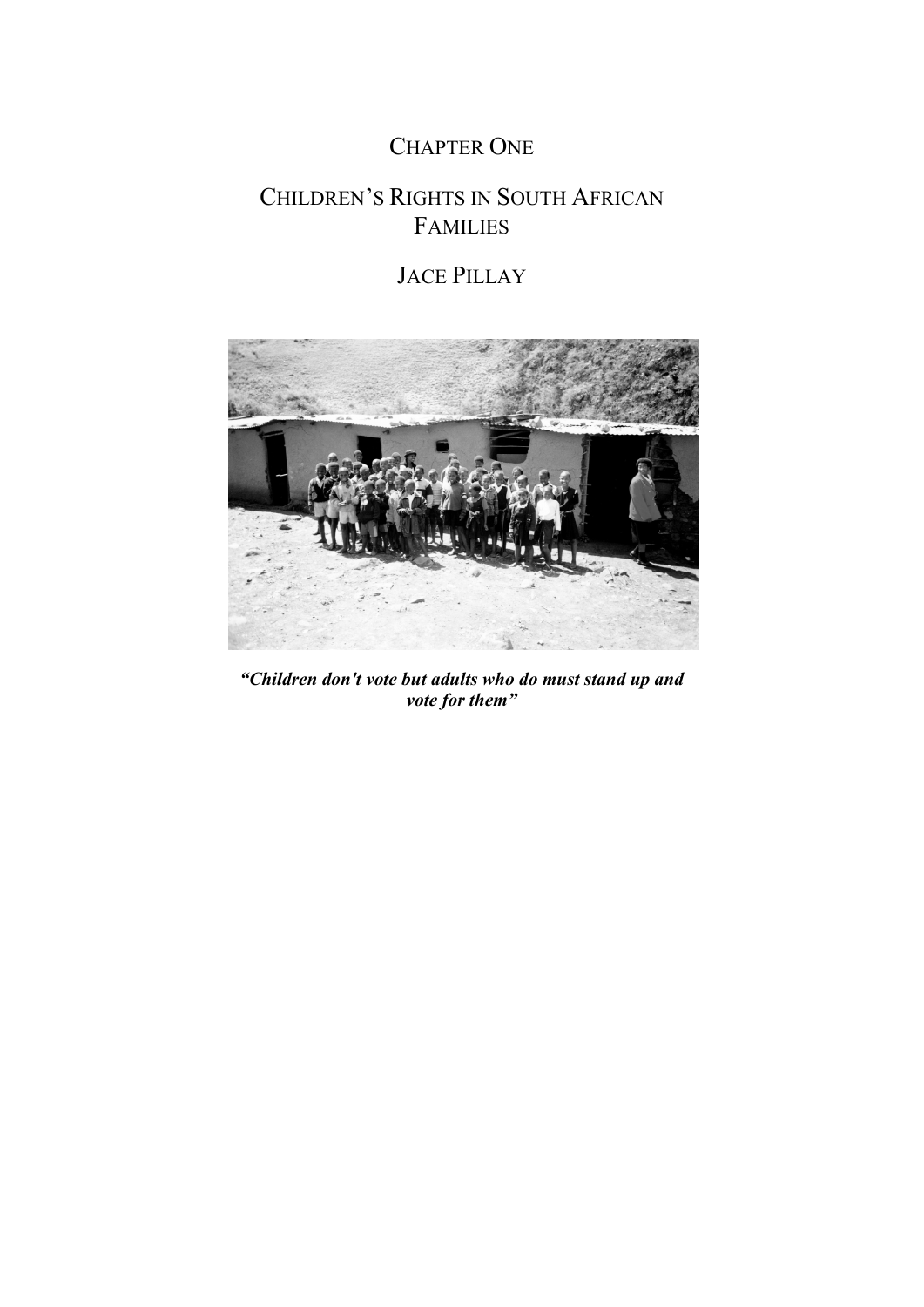#### **Introduction**

There are various chapters in this book that shed light directly on the experiences of children in South African families. For example, one of the earliest chapters focuses on the complex relationships that result in the birth of children. Subsequent chapters articulate the challenges of children growing in changing family structures, such as single-parent, absent father, and child-headed families. The author of this chapter asserts that a critical understanding of children's rights within families is essential for the conceptualization of the role that families play in the lives of children in South Africa, as depicted in other chapters in this book. Hence, this chapter commences with an emphasis on the inception of children's rights and their implementation in South Africa. Particular attention is paid to the changing dynamics of South African families and their impact on children's rights. The author then summarizes findings of a study he conducted on the advancement of children's rights in South Africa and explores the implications of the results for children's rights in South African families. Finally, the author proposes the adoption of a social justice framework embedded in a rights-based approach to promote children's rights in South Africa.

#### **Inception of children's rights**

The United Nations Convention on the Rights of the Child (UNCRC), held in 1989, coordinated a worldwide focus on children's rights (Covell and Howe 1999; Covell and Howe 2001; Gose 2002; Howe and Covell 2007; Covell et al. 2009). The UNCRC defines children's rights as:

"… a set of universal entitlements for every child and young person below the age of 18. These entitlements apply to children of every background and encompass what they need to survive and have opportunities to lead stable, rewarding lives." (Save the Children 2006, 4).

The definition of children's rights is controversial because it is dependent on different people's views about children, childhood, and the disciplines from which they interact with children (Franklin 2001; Arts and Popvoski 2006; Covell et al. 2010; Pillay 2014a). The problems around the definition of children's rights are further compounded by the wide spectrum of civil, cultural, economic, social and political rights that children are entitled to. All of these rights have a common purpose of empowering and protecting children (Mangold 2002), through: provision, which relates to the right to adequate education and health services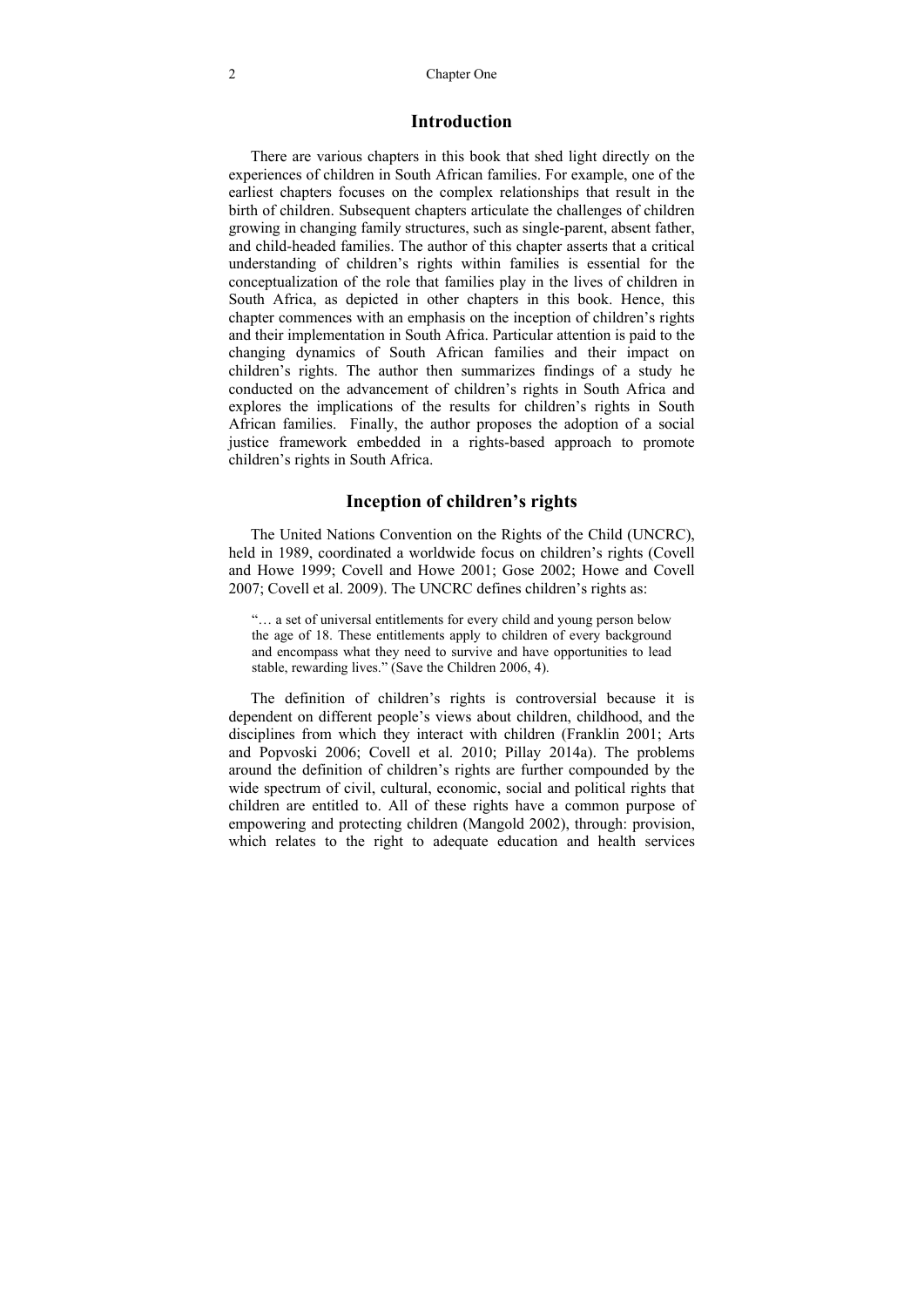(Freeman 2000); protection, which is the right to be protected from all forms of abuse, neglect and discrimination (Hodgkin and Newell 2007; Nikku 2013); and participation, which concerns children as decisionmakers in community programmes (Viviers 2010; Viviers and Lombard 2013). Generally children's rights fall into four categories, namely: the rights to survive, to be safe, to belong, and to develop.

Despite the challenges around the definition of children's rights, its acceptance by the UNCRC has resulted in numerous activities across the globe directed at promoting the rights of children (Verhellen 1993; Verhellen 1994; Detrick 1999; Ludbrook 2000; Smith 2000, Smith 2002; Child Rights Information Network 2008). As early as the 1990's, countries such as Belgium (DeCoene and De Cock 1996) and Canada (Covell and Howe 1999; Covell and Howe 2001) recognized education as a vehicle to promote children's rights, and designed programmes for use in schools to educate children about their rights. Robust programmes on children's rights have been developed over the years. For example, the Rights, Respect and Responsibility (RRR) initiative in Hampshire County, England, is known as one of the best models of children's human rights education (Covell et al. 2010; Covell and Howe 2008). Its purpose was to transform school cultures, build shared values, and promote educational practices based on the principles of the United Nations Convention on the Rights of the Child (UNCRC). In New Zealand the Human Rights in Education/Mana Tika Tangata (HRiE) initiative, based on children's rights and improved academic achievement of all children, aimed at developing positive school cultures from early childhood (HRiE 2009).

Even where the initiatives of education departments around the globe are recognized and appreciated, it can be argued that they are not the only ones responsible for the promotion of children's rights. Children are part of various systems and sub-systems which require an interactive and holistic approach. As such, Bronfenbrenner's bio-ecological systems model (1986) provides an ideal theoretical perspective for the conceptualization of children's rights. The family is the first system in which children find themselves, giving rise to the expectation that the parents, as their first custodians, know children's rights and how to implement them. As children grow older, their rights should be extended into other systems with which they interact, such as other families, peers, schools, communities, and places of worship. The role of the family plays a pivotal role in the understanding, implementation and advancement of children's rights. The focus on the family in this chapter should not undermine the importance of other systems which function interactively to provide a holistic experience of children's rights. In alignment with the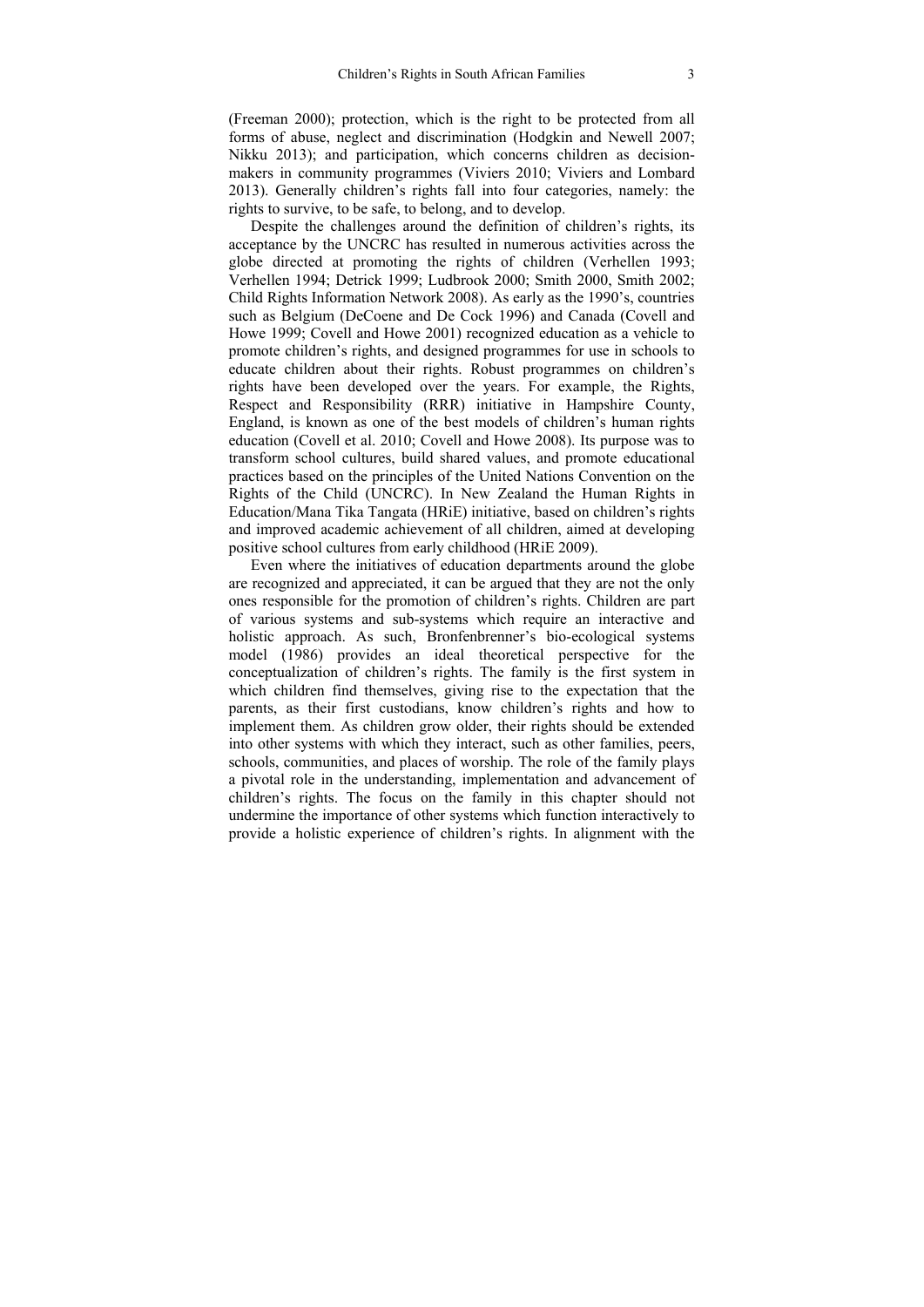focus of this chapter, and the book as a whole, the transitions in South African families are discussed next.

#### **South African families**

A single definition of the family may be contentious since families differ in various ways. In the South African context, the definition of the family is complicated by the inclusion of not only nuclear families, but also extended families, care-givers and guardians (Holborn and Eddy 2011). The following definition, presented in the Green Paper on Families by the Department of Social Development (RSA 2011, 73), will be adopted in the context of this chapter: "A family is a group of persons united by the ties of marriage, blood, adoption or cohabitation, characterised by a common residence (household) or not, interacting and communicating with one another in their respective family roles, maintaining a common culture and governed by family rules." Generally, definitions of family have positive connotations, such as: a family is a pillar of society; it provides psycho-emotional and economic support to its members; it is responsible for socialization, nurturing and care, and the transmission of values, norms and morals (RSA 2011). However, families can also be viewed negatively, especially in the reinforcement of patriarchal traditions and the oppression of women.

Historically, family life in South Africa has been shaped by industrialization, urbanization, the migrant labour system, colonialism, apartheid, race and economic relations (RSA 2011). All of these factors placed, and continue to place, considerable strain on the African family. For example, the absence of able-bodied men in African villages, due to the migrant labour system, resulted in absent fathers and female-headed households (RSA 2011). The ravaging effects of poverty and HIV/AIDS have also radically changed family structures in the country (see below for a more detailed discussion). Census 2011 (Statistics South Africa 2012) shows the following: there is an increase in the number of couples that are cohabiting and delaying marriage; 15 per cent of households have female breadwinners; and a quarter of South African households have 'other' family structures, such as grandmothers living with their grandchildren, gay couples, and child-headed households. Children living in rural areas seem to be most affected by single-parent families, absent fathers and childheaded households.

The above description of South African families shows that many children grow up in unsafe and insecure families. Whilst poverty and the effects of HIV/AIDS appear to be the primary contributory factors to this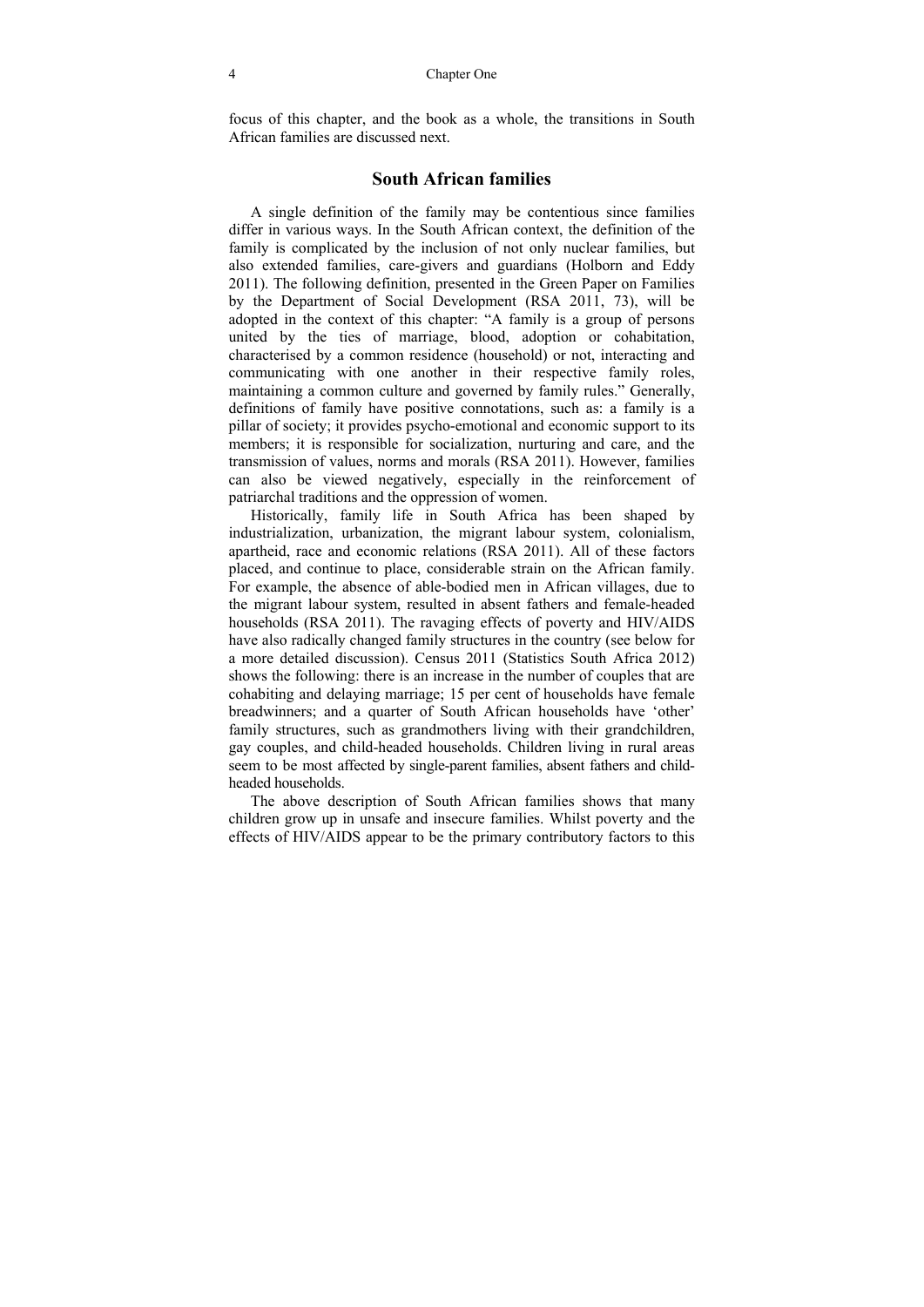scenario, the effects of substance abuse, migrant labour and unresponsive parents must be taken into account. Clearly there are several challenges that negatively impact on children's rights in South African families, and this is evident in the discussion that follows.

### **Right to an adequate standard of living**

Family income is a key factor that determines children's standard of living. At the time of writing, the situation in South Africa is dire, with 11.9 million children (64%) living in poverty (RSA 2011). Almost four out of ten children live in homes where no member is employed, whilst seven out of ten children live in homes with no economically active family members (RSA 2011). The incidence of children suffering from hunger increased to 22 per cent in 2009, with most of this percentage made up of children in the poorest and female-headed households. There has been a moderate decline in child poverty due to the Child Support Grant, but many eligible children do not access this, mainly because of a lack of documentation. Almost 1.7 million children (9%) still live in informal settlements despite the Reconstruction and Development Programme (RDP) or state-subsidised dwelling programmes (RSA 2011). Most children (83%) have access to safe water and sanitation but 1.4 million children (8%) have neither safe water nor toilet facilities in their homes.

### **Right to life and basic health**

Research has shown that, in South Africa, HIV/AIDS and poor care are major causes of the over 270 maternal and child deaths that occur daily (South African Human Rights Commission/UNICEF 2011). An alarming revelation is that almost 75 000 children die before they reach the age of five (South African Human Rights Commission/UNICEF, 2011). Even though the school nutrition programme reaches six out of ten children in public schools, one in five children are stunted, one in ten are underweight, and nearly five per cent suffer from wasting and are at risk of death (South African Human Rights Commission/UNICEF 2011, 34). However, antiretroviral therapy for children living with HIV has increased since 2010

### **Right to early childhood development and education**

The South African government has made great progress in ensuring Grade R enrolment and community centre-based care for younger children.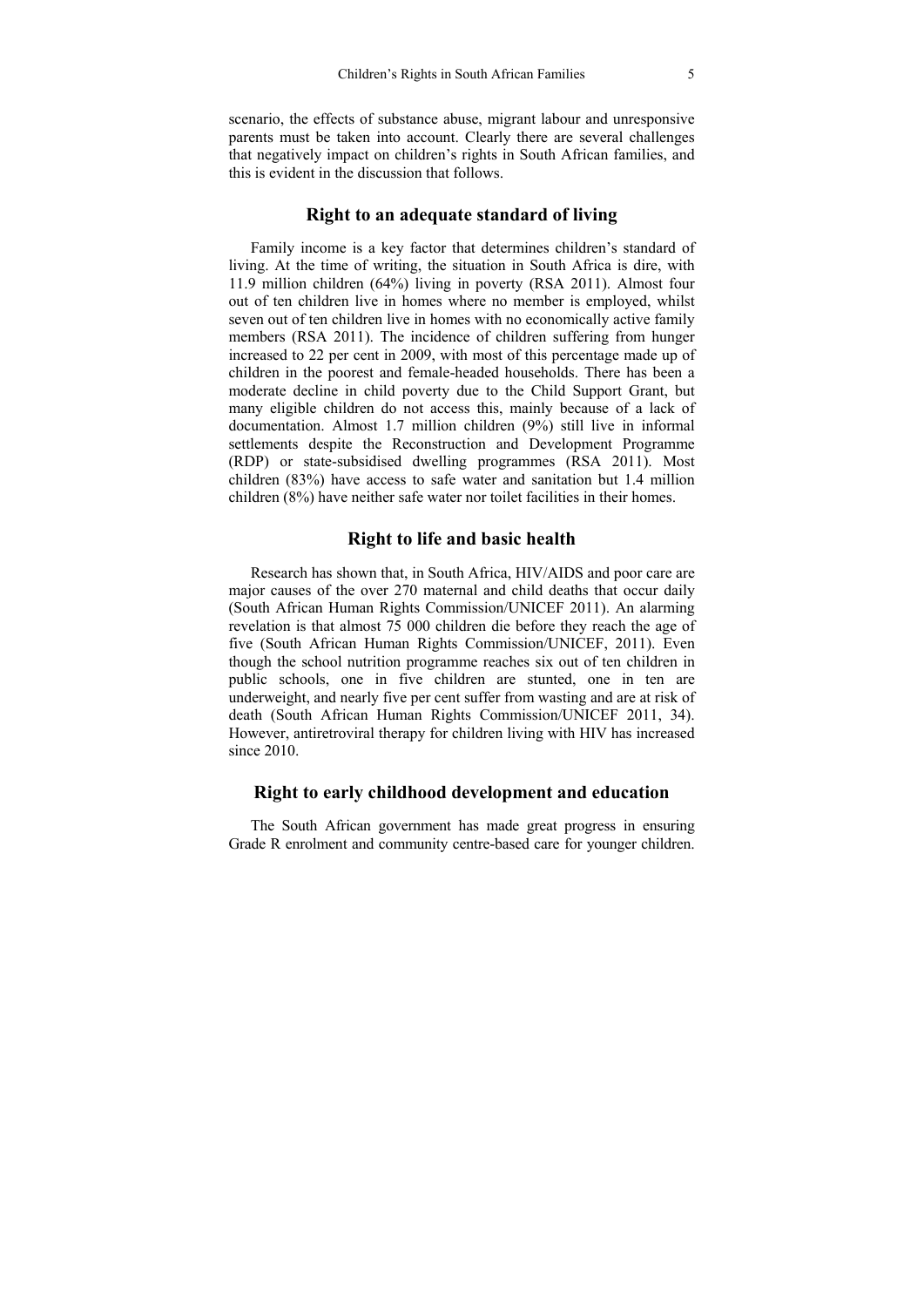However, only 43 per cent of children younger than five years are exposed to an early childhood development programme at home or elsewhere (RSA 2011). The right to education has been strongly promoted by the state through the provision of free education for poor children in public schools. Because of the free education policy school attendance has steadily increased at the primary school level. However, at the secondary school level almost 582 000 children are unable to attend school mainly for lack of money or because of disabilities. Learners perform poorly in international and national assessments, which indicate a major problem with the quality of education in South Africa. Research has shown that children from the poorest of households are more likely to repeat grades, perform poorly and drop out of school (RSA 2011). Violence in schools has also become a barrier to learning, especially when children feel unsafe to go to school.

#### **Right to a family environment and alternative care**

Statistics indicate that only one in three children in South Africa live with both biological parents, while one in five children have lost one or both parents (RSA 2011). The AIDS pandemic has resulted in an escalation in the number of orphans and child-headed households. The provision of alternative care has been quite successful in South Africa. For instance, many children have successfully been placed in foster care, children's homes, industry schools, or back into the care of parents or caregivers under the supervision of a social worker (RSA 2011). The adoption of orphaned and abandoned children has increased to almost 6000 annually. However, there has been an increase in the number of cases of sexual and physical abuse of children in the country, often with close family members being the perpetrators.

### **Right to special protection**

The South African constitution makes provision for special protection of children who are in conflict with the law, or who may be open to exploitation. This special protection is offered through correctional services, secure care centres, places of safety or under home-based supervision. Rather than exposing them to the criminal justice system, child offenders are offered life skills or anger management programmes.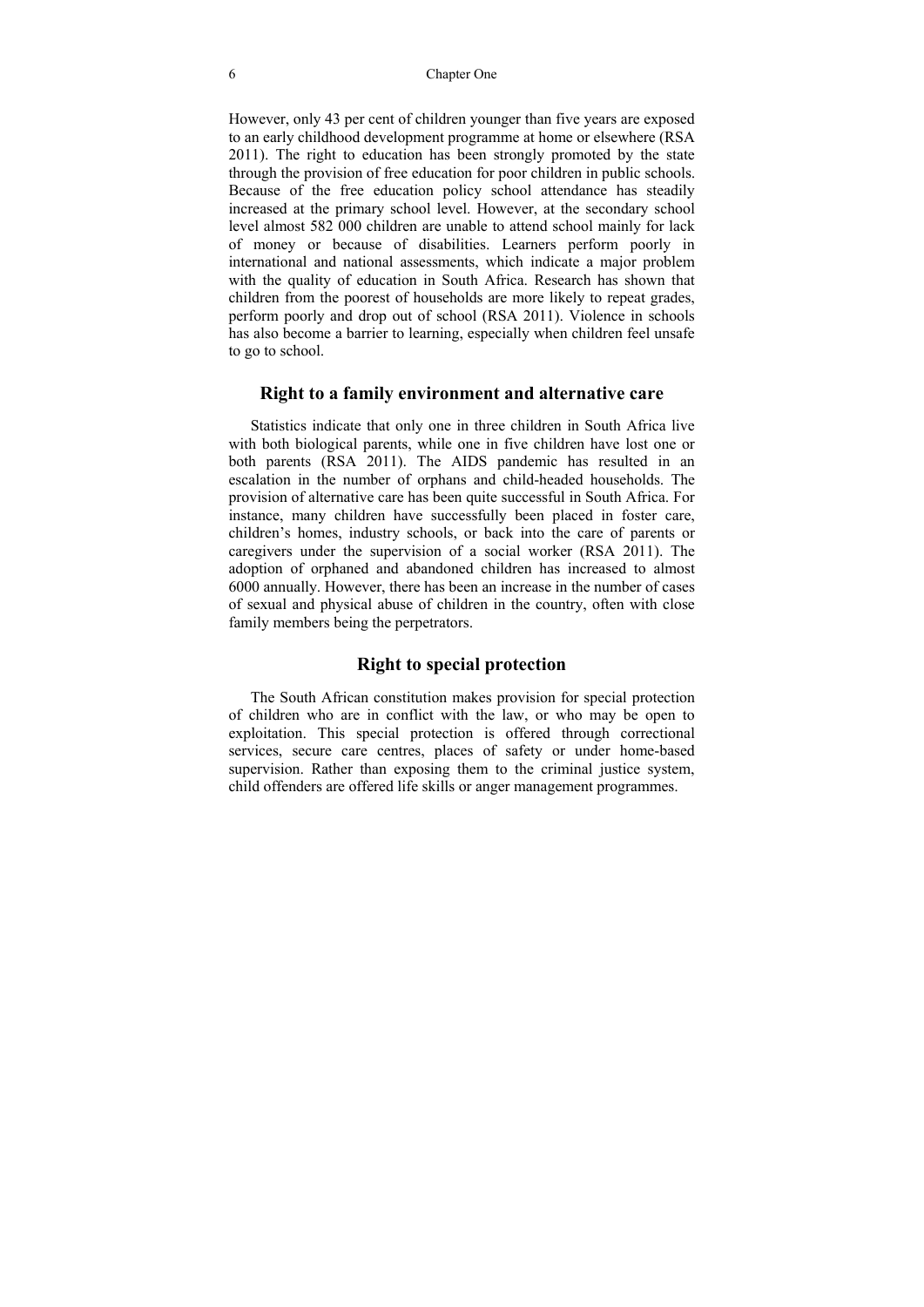#### **Challenges to children's rights in South African families**

In a study conducted to determine the advancement of children's rights in South Africa, Pillay (2014a) intended to shed light on, and reach a deeper understanding of, children's rights issues within the African context (Bless and Higson-Smith 1995). For the study, participants were purposively selected who were actively engaged in the promotion of children's rights in South Africa (Henning et al. 2004; Krefting 1991; Merriam 1998; Merriam 2002). The sample was made up of eight reputable leaders in their fields: academics, policy analysts, directors of children's centres, legal experts, and members of national, regional and international committees on children's rights issues. The findings from the study shed light on some of the critical challenges facing the promotion of children's rights in South African families.

### **Children's rights and policies not adequately put into practice**

The study revealed that there has been a phenomenal advancement of children's rights in South Africa through policies and instruments designed to protect the rights of children. This is explicit in the ratification by the South African government of the international legal framework for children's rights, and is further endorsed by national legislation and policies, such as the Children's Act, the Child Justice Act, and the Schools Act. Undoubtedly, the legal framework has created the opportunity for all children in the country to receive the essential services that they were previously deprived of, for example, early childhood education, free prenatal care for pregnant mothers, and free health care facilities for impoverished communities. Policies that make it possible for extremely poor families to receive child grants have been welcomed. Even though the grant is small, it keeps many poor families from starvation. Many aspects of the legal framework provide for greater visibility of children in the community and society. However, it appears that most of the policies are only good on paper and do not necessarily materialise in practice. The reality is that the most needy children and families do not actually receive the services.

### **Negative effects of poverty**

It would be logical to expect that families living in abject poverty would experience difficulty in promoting children's rights. The reality of